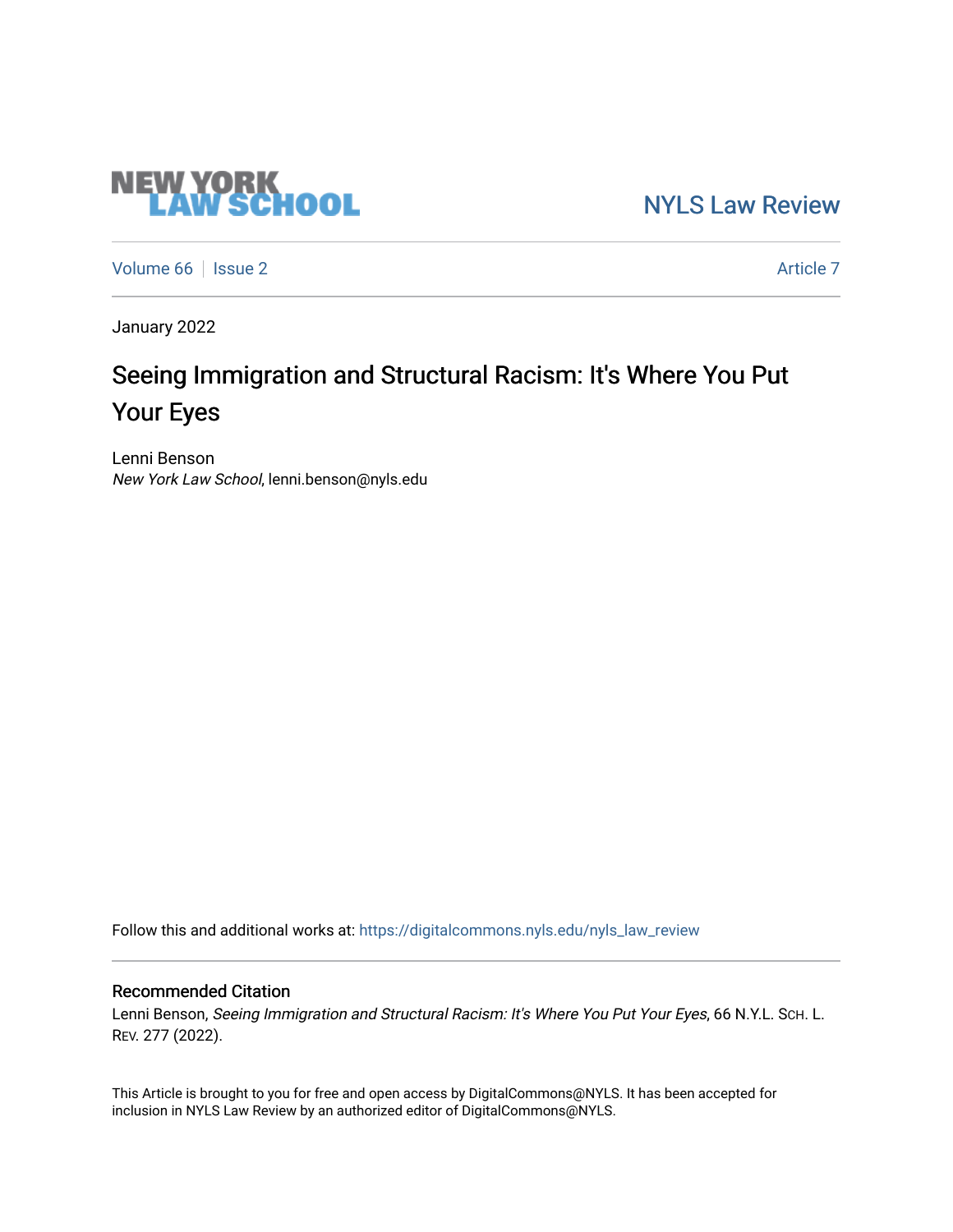VOLUME 66 | 2021/22

LENNI B. BENSON

# Seeing Immigration and Structural Racism: It's Where You Put Your Eyes

66 N.Y.L. Sch. L. Rev. 277 (2021–2022)

ABOUT THE AUTHOR: Chair, Distinguished Professor of Immigration and Human Rights Law, New York Law School. The author thanks her colleagues in the Race, Bias, and Advocacy course, and their students, for their countless contributions to her thinking, and appreciates their willingness to share and learn together. The author is also grateful to Eolia Woodall, author, lawyer, and longtime friend, who gave detailed comments on this essay. The author received valuable assistance from Rebecca Carey '21, Racial Justice Fellow for the 2021–2022 academic year, and from Julia Miller '22, Pro Bono Scholar for the 2021– 2022 academic year.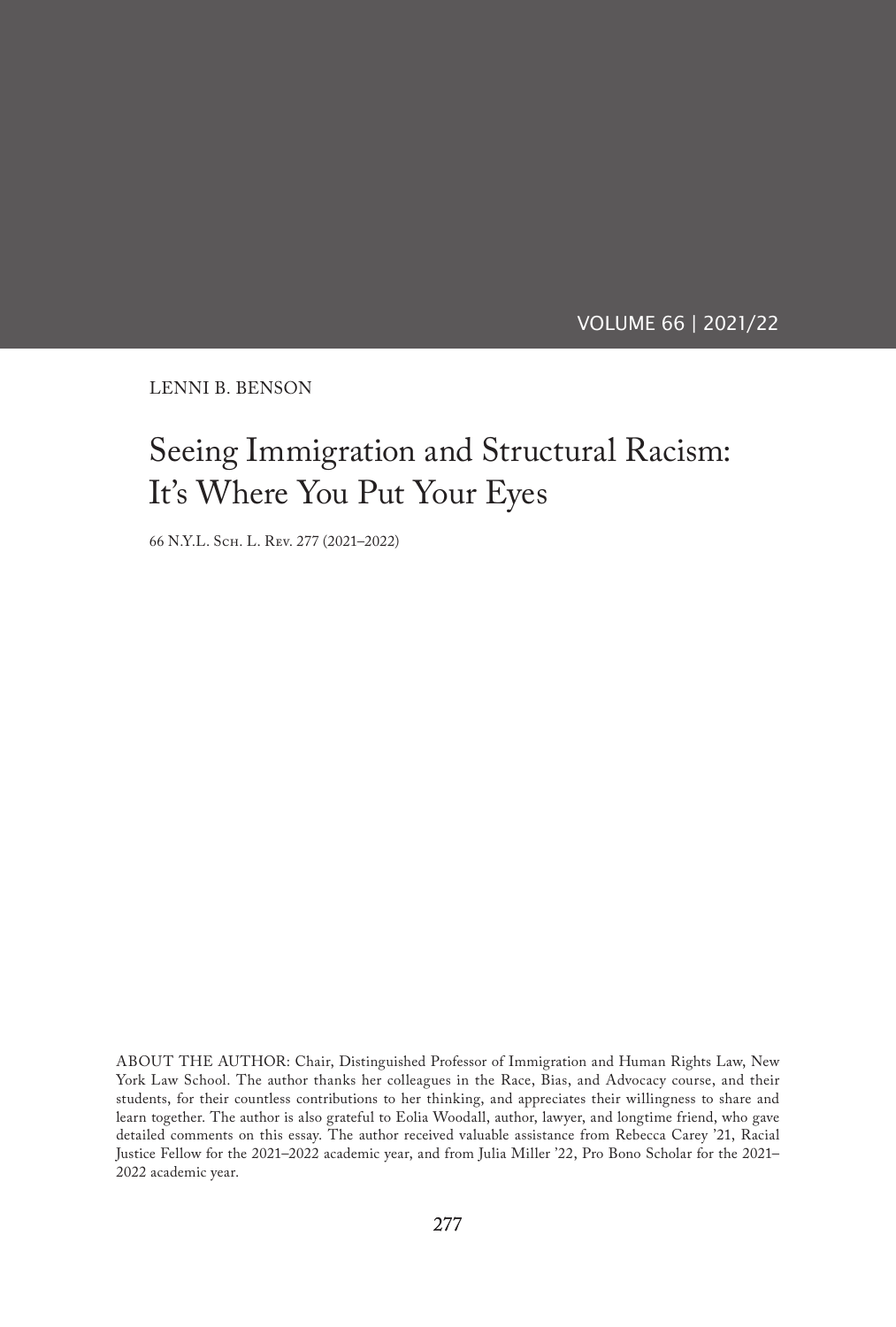*"Color is not a human or a personal reality; it is a political reality."* –James Baldwin1

# I. INTRODUCTION

Immigration law is frequently a proxy for racial and ethnic discrimination. The legal fictions and rules that generate our immigration laws would be unconstitutional in any other context.2 This essay asks you to interrogate your assumptions and to explore the intersection of race and immigration status. Part II begins with a discussion of the disparate treatment of individuals seeking to immigrate to the United States, namely, disparities based on national origin. In Parts III and IV, I discuss the history of racism and how it has been embedded in U.S. immigration and criminal law; I also explain its disproportionate effect on non-white individuals in the United States. Parts V and VI detail the dangers inherent in using race and national origin in immigration enforcement and challenges to provide proof of lawful presence. In Part VII, I conclude with a discussion of what the legal community can do to ameliorate racism in immigration law.

# II. IT'S WHERE YOU PUT YOUR EYES<sup>3</sup>

In the United States, in 2019, nearly 14 percent of the population was foreign born.4 Do the terms "American" or "citizen" trigger a default image in your mind?5

- 3. I am grateful to Professor Sam Gill who asked me to read his essay with this title. Sam Gill, *"It's Where You Put Your Eyes*,*"* 4 Parabola 91 (1979). The essay is about "seeing," and how our own culture and role may shape what we see and perceive. *Id.* His essay concerns how we might approach the art of American Indians, or how we might examine the artifacts of cultures such as masks. *Id.* He gives examples of how our understanding and meaning shifts when we try to envision the context of the creative process or how an artifact might have been used. *Id.* Do we look at a mask or see through the eye holes of the mask? He writes, "[t]he shape of our own reality may blind us to the perspectives of others . . . that understanding is shaped by where you put your eyes." *Id.* at 97.
- 4. The U.S. Census Bureau estimates are not yet available from the 2020 census but this data is built upon a complex model used by demographers and the U.S. government. HOLLY STRAUT-EPPSTEINER, CONG. Rsch. Serv., IF11806, Citizenship and Immigration Statuses of the U.S. Foreign-Born Population 1 (2021) (13.7 percent); *see also* Abby Budiman et al., *Facts on U.S. Immigrants, 2018*, Pew Rsch. Ctr. (Aug. 20, 2020), https://www.pewresearch.org/hispanic/2020/08/20/facts-on-u-s-immigrantscurrent-data/ (reporting a U.S. foreign-born population of 44,760,622 in 2018).
- 5. What is your definition of "American"? Does it include all residents of the American continent from Canada to the tip of Argentina, or do you use the term as a default to define residents of the United States? This essay uses the terms "noncitizen" or "immigrant" to describe people who are not U.S. citizens. Language can be very powerful. For more about how to consider the power of terms, see

<sup>1.</sup> James Baldwin, *Letter from a Region in My Mind*, New Yorker, Nov. 17, 1962, at 59, 143.

<sup>2.</sup> These are not new assertions. For many years, a number of scholars have written carefully and frequently about the racism inherent in many of our immigration laws. I cite several such scholars throughout the essay. *See, e.g.*, Neil Gotanda, *A Critique of "Our Constitution is Color-Blind*,*"* 44 Stan. L. Rev. 1, 22 (1991) (quoting Ibrahim J. Wani, *Truth, Strangers, and Fiction: The Illegitimate Uses of Legal Fiction in Immigration Law*, 11 CARDOZO L. REV. 51, 53–54 (1989)) ("[T]hese fictions are favored in immigration law primarily because of their expediency in allowing immigration law to achieve purposes that would otherwise be constitutionally and morally impermissible or at least suspect.").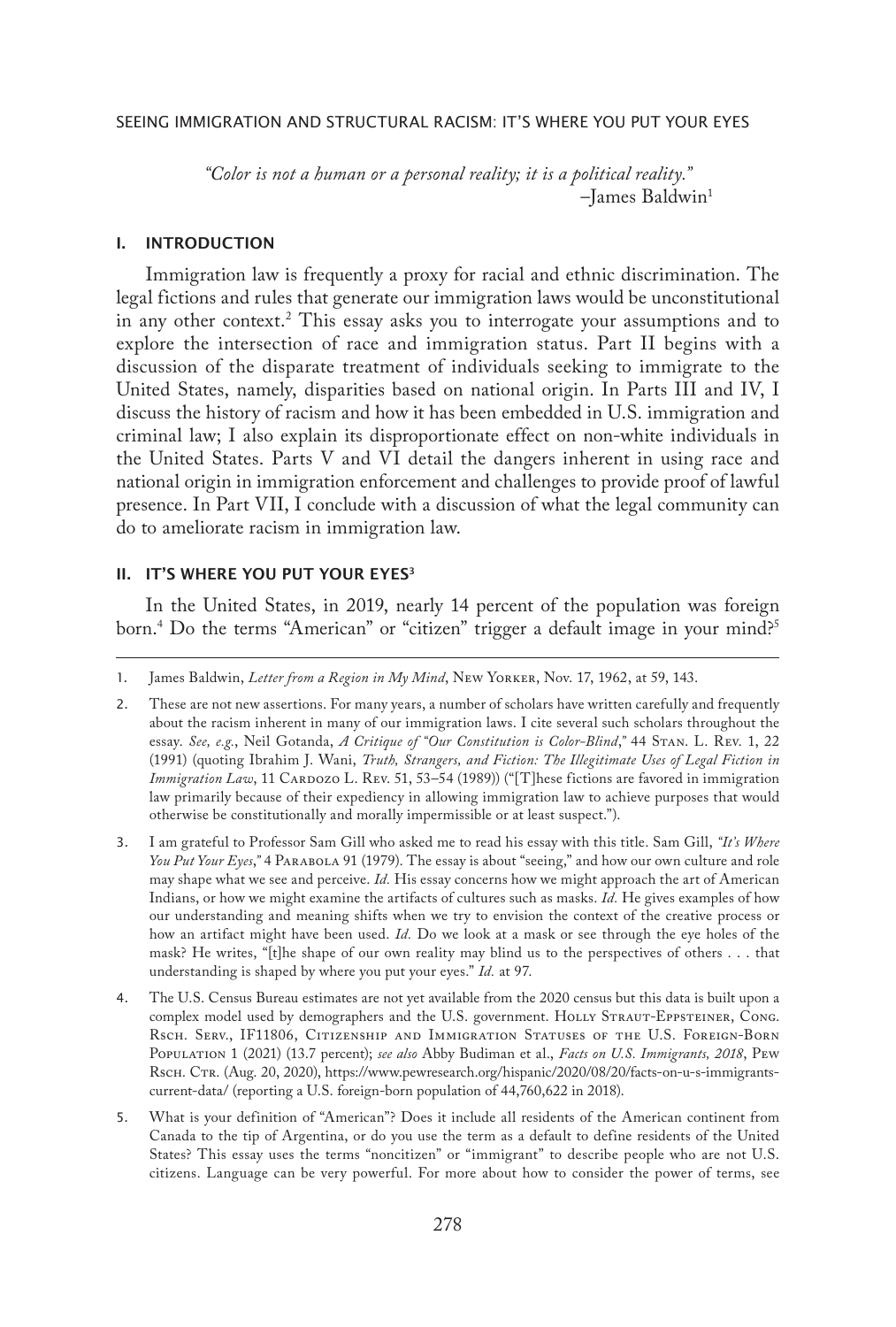For most of us, the default picture of a U.S. citizen is likely a white person of Western European descent. Now imagine an immigrant. Are you envisioning the diversity of races, religions, and national origins? In New York City, about one of every three people was born outside the United States.6 Of these New York City immigrants, 19 percent are Black, 19 percent are white, 31 percent are Hispanic, and 28 percent are Asian or Pacific Islander.7 The population of Newark, New Jersey, is similarly diverse with 32 percent of its population foreign born. This is in a city where almost 50 percent of the population is Black.8 From these broad categories it can be difficult to know what percentage of Blacks are native born and what percentage are foreign nationals.9 Diversity is not just about race but also immigration status.

How does the offensive but common adjective "illegal" change your image? Did your imaginary racial profile change? What informs your imagination? Television? Social media? Politicians? Perhaps you are not surprised that the largest group of immigrants who enter without inspection are from Mexico and Central America.<sup>10</sup>

Define Am., The First 100 Days of the Biden Administration: A 'Surge' in Negative Language Around the Border (2022).

- 6. Weissman Ctr. for Int'l Bus., Baruch Coll., *Place of Birth and Citizen Status*, NYCDATA, https://www. baruch.cuny.edu/nycdata/population-geography/pop-native\_foreign.htm (last visited Apr. 11, 2022) (reporting that 36 percent of the city's residents are foreign born). For statewide data, see Am. Immigr. Council, Immigrants in New York (2020). New York City is not alone in having a significant proportion of foreign-born residents. For a state-by-state analysis, see Budiman et al., *supra* note 4 (navigate to "Download Excel sheet with all region findings").
- 7. Mayor's Off. of Immigrant Affs., N.Y.C., A Demographic Snapshot: NYC's Asian and Pacific Islander (API) Immigrant Population 3–4 (2021) (reporting data from 2019). In Queens, foreignborn Asians and Pacific Islanders make up 52 percent of the population. *Id.* at 1. For consistency with sources cited throughout this piece, "Hispanic" and "Latino" are used interchangeably.
- 8. *QuickFacts*, U.S. Census Bureau, https://www.census.gov/quickfacts/fact/table/US/PST045219 (last visited Apr. 11, 2022) (search for "Newark City, New Jersey"). Newark, New Jersey, is 32.5 percent foreign born and 49.5 percent Black. *Id.* In January of 2022, the Pew Research Center after studying recent census data found that one in ten Black people are immigrants and that the percentage of foreignborn Black immigrants is likely to grow. *See* Christine Tamir, *Key Findings About Black Immigrants in the*  U.S., PEW Rsch. CTR., https://www.pewresearch.org/fact-tank/2022/01/27/key-findings-about-blackimmigrants-in-the-u-s/ (Jan. 27, 2022).
- 9. As of 2019, the estimated Black immigrant population in the United States was 4,618,555. *Black Immigrants in the United States: Status, Challenges, and Impacts*, BOUNDLESS, https://www.boundless. com/research/black-immigrants-in-the-united-states-status-challenges-and-impacts/ (last visited Apr. 17, 2022).
- 10. For data estimates of the U.S. undocumented population by country of origin, see *Estimates of*  Undocumented and Eligible-to-Naturalize Populations by State, CTR. FOR MIGRATION STUD., http://data. cmsny.org/ (last visited Apr. 11, 2022).

The Biden administration has issued a directive that noncitizens no longer be called "aliens." Maria Sacchetti, *ICE, CBP to Stop Using 'Illegal Alien' and 'Assimilation' Under New Biden Administration*  Order, WASH. Post (Apr. 19, 2021), https://www.washingtonpost.com/immigration/illegal-alienassimilation/2021/04/19/9a2f878e-9ebc-11eb-b7a8-014b14aeb9e4\_story.html. "Alien" is the technical term for everyone who is not a citizen as defined in the Immigration and Nationality Act (INA). INA § 101(a)(3), 8 U.S.C. § 1101(a)(3). This essay often refers to a section of the INA and then follows with that section's codification in Title 8 of the U.S. Code. Specialists in the field use the statutory sections rather than the U.S. Code.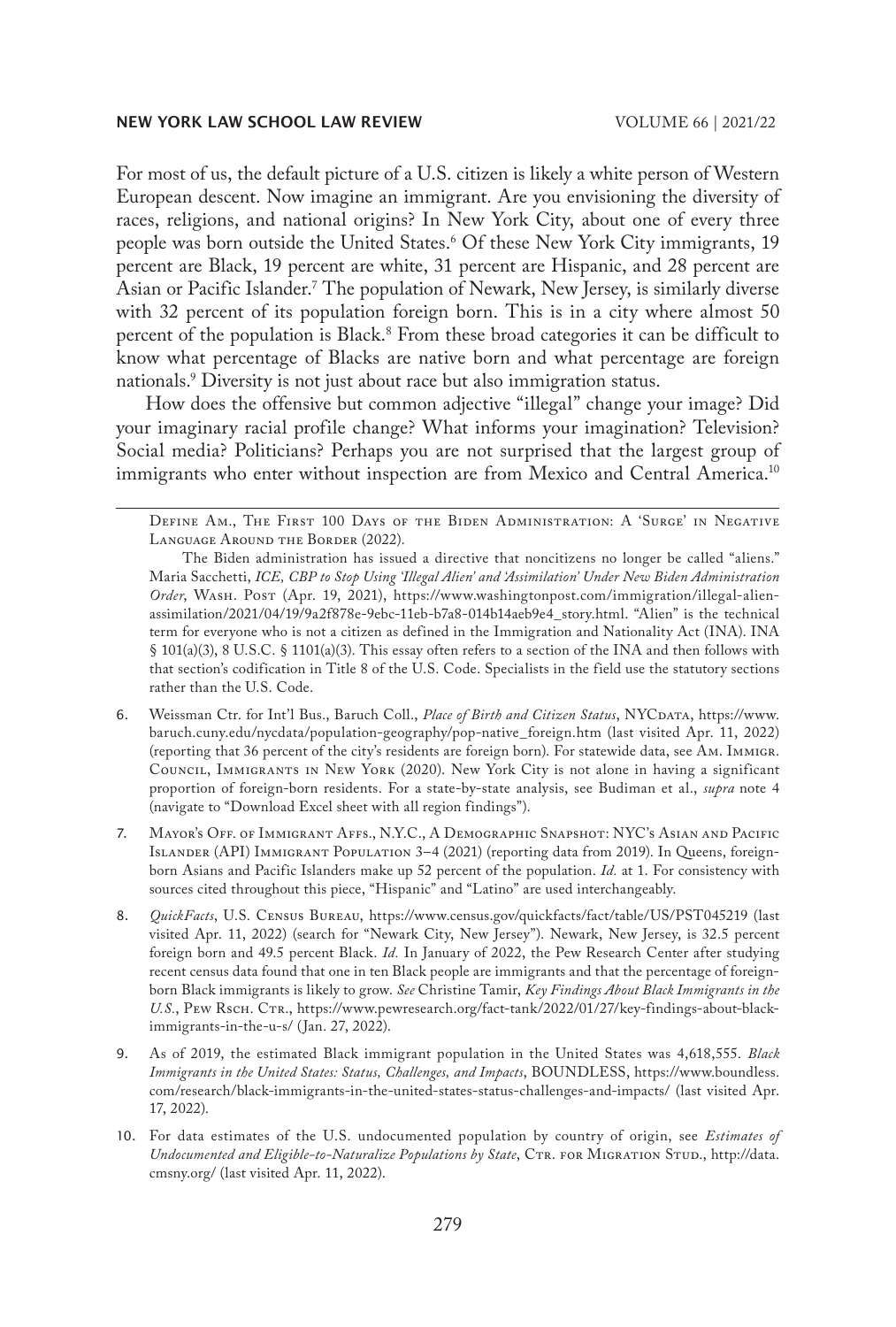How many undocumented Canadians do you know?<sup>11</sup> If a Canadian is coming to the United States as a tourist or for a short business visit, they can seek entry without a visa for a period of up to six months.12 The ease of entry and the lack of formal structures perhaps understandably leads to many Canadians violating the immigration laws. In fact, as a strict empirical matter, more Canadians overstay their period of authorized stay (79,679 of 9.5 million expected to depart) than Mexican nationals who enter with a visa  $(43,137)$  of 2.9 million expected to depart).<sup>13</sup> Despite negotiating the former North American Free Trade Agreement (NAFTA) and current United States-Mexico-Canada Agreement (USMCA), we do not treat the movement of people between our nations equally.14 Why? Could it be that our perceptions of race have ultimately led to a system that creates bureaucratic and administrative barriers to entry, and thus we perceive our Mexican entrants as law breakers but do not see our Canadian immigration violators?15 I certainly think so.

In an article on the history of racism in immigration law published in 2014, Jordana A. Hart opened with a quote from House Speaker Nancy Pelosi.<sup>16</sup> Pelosi said that "race has something to do with" hindered efforts to change immigration laws, namely, efforts frustrated by objections from members of Congress who allegedly would tell their own Irish constituents that they would gladly support

<sup>11.</sup> Canada is also a racially diverse country. *See Immigration and Ethnocultural Diversity in Canada*, Stat. Can., https://www12.statcan.gc.ca/nhs-enm/2011/as-sa/99-010-x/99-010-x2011001-eng.cfm (July 25, 2018). Ask yourself if you have a default racial assumption about Canadian nationals. We all have to constantly test our assumptions about race.

<sup>12.</sup> Documentary Requirements for Nonimmigrants, 8 C.F.R. § 212.1(a)(1) (2020); *see also Canadians Requiring Visas*, U.S. Embassy & Consulates Can., https://ca.usembassy.gov/visas/do-i-need-a-visa/ (last visited Apr. 11, 2022) (navigate to "Information for Canadians"). The waiver of a visa stamp used to be afforded to several other countries in North America such as the Bahamas and the British Virgin Islands. *See* 8 C.F.R. §§ 212.1(a)(3), 212.1(b).

<sup>13.</sup> U.S. Dep't of Homeland Sec., Fiscal Year 2019 Entry/Exit Overstay Report 30 (2020). This data may be fairly inaccurate because U.S. Customs and Border Protection (CBP) does not currently measure the number of Canadian cars or foot traffic entering the United States, but only entries by air and sea. *Id.*

<sup>14.</sup> The immigration provisions allow visa waiver for citizens and residents of Canada, but Mexican nationals must go to a U.S. Consulate and obtain a visa stamp before entering. *Compare* 8 C.F.R. § 212.1(a)(1) (Canadian immigration), *with* § 212.1(c) (Mexican immigration). From this, I infer a racial and ethnic bias at play.

<sup>15.</sup> See Appendix *infra* for a chart illustrating changes in the foreign-born population of certain states from 2010 to 2019. It is easy to assume that immigration issues are only relevant in metropolitan communities or states assumed to have large immigrant populations. However, the top four states for growth in immigrant population over the past ten years are North Dakota, South Dakota, Kentucky, and Delaware, respectively. *Immigrant Population by State, 1990–Present*, Migration Pol'y Inst., https:// www.migrationpolicy.org/programs/data-hub/charts/immigrant-population-state-1990-present?width= 1000&height=850&iframe=true (last visited Apr. 11, 2022) (choose "Percent change in immigrant population" from "Select Indicator" dropdown menu). With these demographics in mind, it is likely that many federal and state laws will impact these growing communities differently than those comprised entirely of U.S. citizens.

<sup>16.</sup> Jordana A. Hart, *Of Race and Politics: A History of U.S. Immigration*, Voice, June 2014, at 8–10, American Immigration Lawyer Association, Doc. No. 14052842.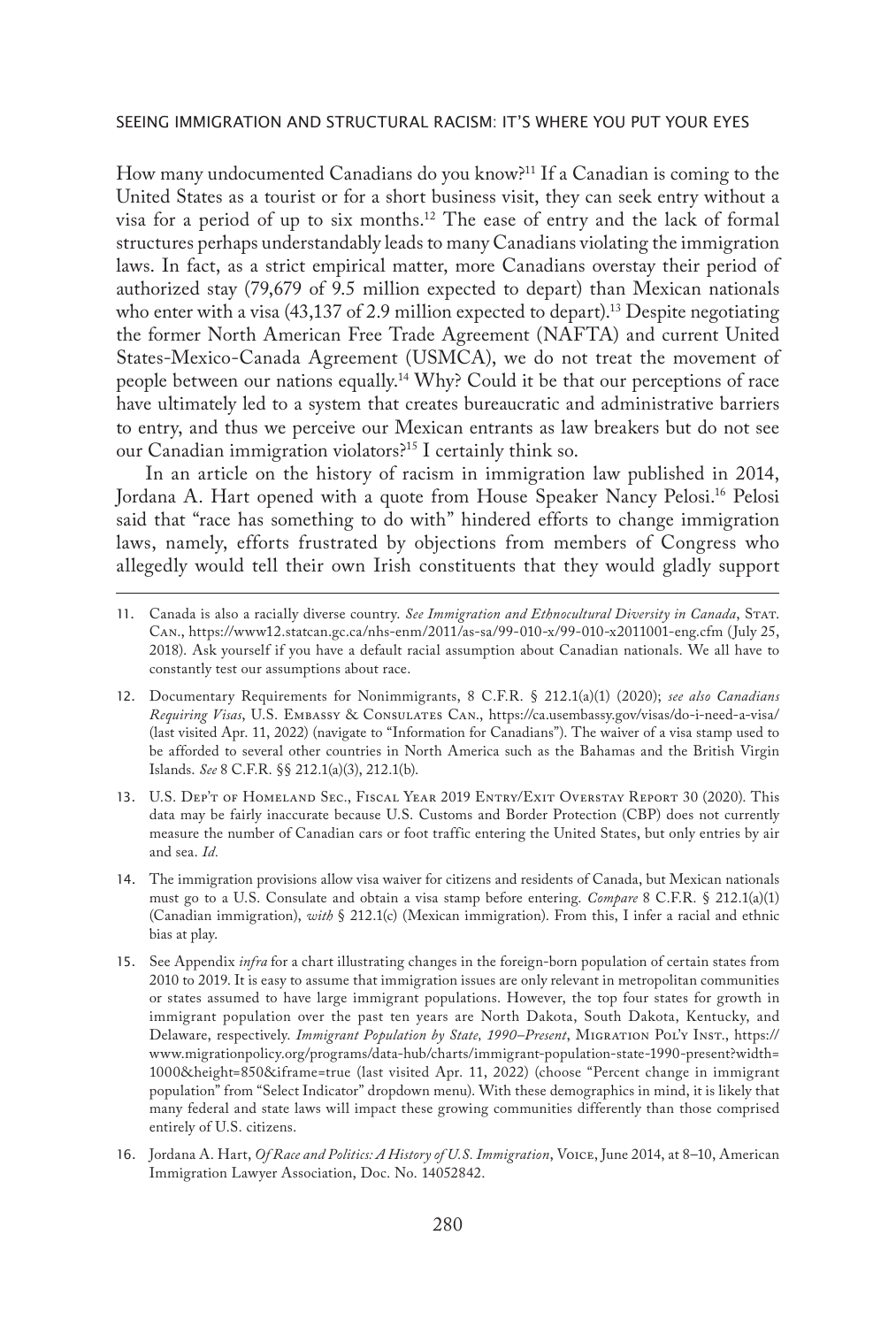reform for their group.17 In fact, many in Congress supported offering aid to some Western European immigrants while generally opposing migration from the global south or Asia.18 Ironically, many in the early years of U.S. history feared Irish immigration as bringing people who would undercut the wages of U.S.-born workers, establish a Catholic hegemony, or introduce dangerous radicals.19

Of course, Canada, Ireland, and Mexico are multiracial countries, but the general stereotype assumes a particular race or ethnicity is dominant in each. We can also recognize that favoring or opposing migration from a nation might be explained by other factors.20 Nevertheless, it is hard to ignore that many people opposed to

18. *See, e.g.*, Edward C. Carter II, *A "Wild Irishman" Under Every Federalist's Bed: Naturalization in Philadelphia, 1789–1806*, 133 Proc. Am. Phil. Soc'y 178, 182–85 (1989) (noting policies contributing to the Irish as "an amazingly high proportion of all aliens naturalized").

As this essay was going to press, many are noting the disparate treatment of Asian, Brown, and Black asylum seekers as opposed to white European people fleeing the terrible war in Ukraine. *See, e.g.*, Alexandra Hutzler, *U.S. Criticized for Welcoming Ukrainians as Haitians Face Deportation*, Newsweek, https://www.newsweek.com/us-criticized-welcoming-ukrainians-haitians-face-deportation-1691620 (Mar. 24, 2022); Philip Marcelo, *African Refugees See Racial Bias as US Welcomes Ukrainians*, AP News (Apr. 1, 2022), https://apnews.com/article/russia-ukraine-war-refugees-racial-bias-e36828f28316641670a 507b384019a39*.*

My own view is that we must be as welcoming as we can to all people, regardless of race. Under the narrow definition of persecution on account of a protected ground, many people fleeing the war in Ukraine may not have a particular claim to refugee protection because they are victims of the displacement created by war, not by "persecution." Essentially, I question whether race is part of our governmental and societal response.

- 19. See JAMES MORTON SMITH, FREEDOM'S FETTERS 23-25 (1956). Harrisson Gray Otis, a congressman from Massachusetts, spoke of fearing the "wild Irish" and advocated for controls on the admission of French and Irish citizens in 1798. *Id.* Indeed, that same year, an Irish attempt at joining with the French to overthrow British rule was thwarted and some of the suspected organizers fled to the United States. *See id.*
- 20. *See generally* Noel IGNATIEV, How THE IRISH BECAME WHITE (1995) (discussing changing cultural and socioeconomic circumstances leading to Irish acceptance in white society). Some advocate an immigration policy based on high educational achievement and professional training. STEPHEN YALE-Loehr & Mackenzie Eason, Recruiting for the Future: A Realistic Road to a Points-Tested Visa Program in the United States 46–53 (2020). While these types of "point" systems offer many advantages, if the system is unduly rigid it could exclude many people from poor countries or those who lack the opportunity in the country of origin to learn English fluently. Relatedly, Congress authorized a special path to permanent residence for Cubans who entered the United States. Cuban Adjustment Act, Pub. L. No. 89-732, 80 Stat. 1161 (1966) (codified as amended at 8 U.S.C. § 1255 note (Cuban Refugees: Adjustment of Status)). For an analysis of the history and changing circumstances of Cuban immigration to the United States, see Brittany Blizzard & Jeanne Batalova, *Cuban Immigrants in*

<sup>17.</sup> *Id.* at 9; *see also* H.R. 7164, 115th Cong. (2018). There is a long history of trying to expand Irish immigration in the past thirty years. For example, Rep. Brian Donnelly (D-Mass.) sponsored a visa lottery where 35 percent of the allocation went to the "lucky" Irish. A.P. Lobo & J.J. Salvo, *Resurgent Irish Immigration to the US in the 1980s and Early 1990s: A Socio-Demographic Profile*, 36 Int'l Migration 257, 262 (1998). As the economy of Ireland improved in the 1990s, some of the pressure to "legalize the Irish" subsided. *Id.* at 269–70. Recent reporting indicates that there is a significant population of undocumented Irish who likely overstayed their visas. Donnie O'Sullivan, *White, Irish, and Undocumented in America*, CNN, https://www.cnn.com/2017/03/16/us/white-irish-undocumented-trnd/index.html (Mar. 16, 2017).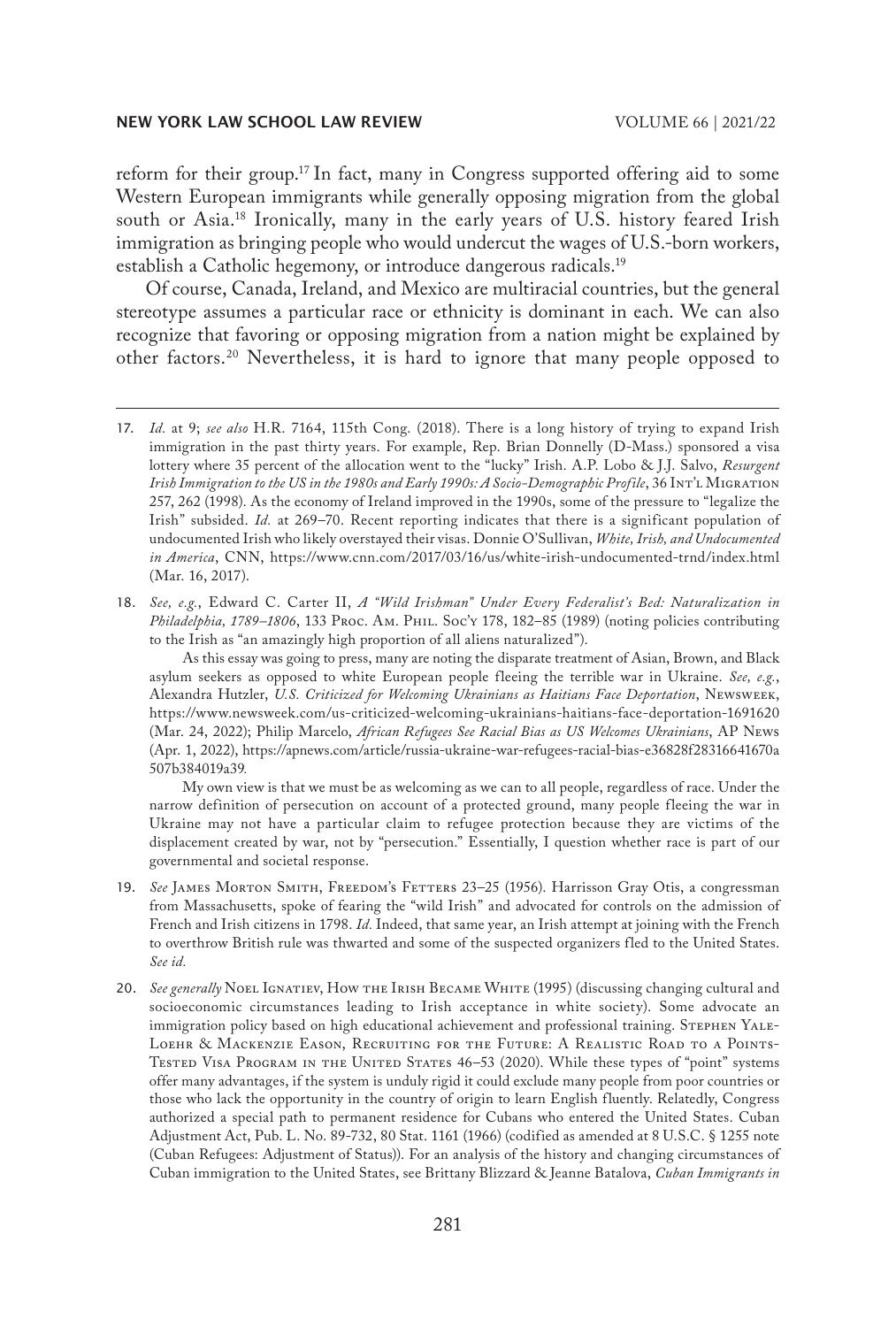immigration reforms openly fear a dilution of the current demographics of the United States. This is an old fear, and one espoused by no less a luminary than Ben Franklin:

[T]he number of purely white people in the world is proportionably very small. All *Africa* is [B]lack or tawny. *Asia* chiefly tawny. . . . And in *Europe*, the *Spaniards, Italians, French, Russians* and *Swedes*, are generally of what we call a swarthy complexion; as are the *Germans also, the Saxons only excepted,*  who with the *English*, make the principal body of white people on the face of the earth. I could wish their numbers were increased. . . . [W]hy should we in the sight of superior beings, darken its people? [W]hy increase the sons of *Africa*, by planting them in *America*, where we have so fair an opportunity, by excluding all [B]lacks and tawneys, of increasing the lovely white and red? But perhaps I am partial to the complexion of my Country, for such kind of partiality is natural to Mankind.<sup>21</sup>

Every new concern in immigration policy is echoed from our past. Fears of language or cultural differences, of religious practices, or even of high fertility rates, have perennially been raised in immigration debates. The point here is that we seem to ignore many who have broken the immigration rules when the person is white and from Western Europe or our neighbor to the north.<sup>22</sup> We want to preserve our assumptions that immigration laws and procedures are free from racial bias. But we cannot refuse to see or try to remain innocent of such racial bias, for as James Baldwin wrote, "[i]t is the innocence which constitutes the crime."23

[T]his is the crime of which I accuse my country and my countrymen, and for which neither I nor time nor history will ever forgive them, that they have destroyed and are destroying hundreds of thousands of lives and do not know it and do not want to know it.

*Id.* at 5. I use the quote here to say that our society is similarly unwilling to examine how law is used to divide people, and creates categories of immigration status that make people vulnerable to great harm. While some borders and divisions may be necessary, we cannot be innocent of the racial roots and continued use of the tools of law that have subjugated so many people, including Black immigrants. *See*  Peniel Ibe, *Immigration Is a Black Issue*, Am. Friends Serv. Comm., https://www.afsc.org/blogs/newsand-commentary/immigration-black-issue (Feb. 16, 2021).

*the United States*, Migration Pol'y Inst. (June 11, 2020), https://www.migrationpolicy.org/article/ cuban-immigrants-united-states-2018.

<sup>21.</sup> Benjamin Franklin, Observations Concerning the Increase of Mankind, Peopling of Countries, &c., at ¶ 24 (William Abbatt 1918) (1755); *see also* Annalisa Merelli, *A History of American Anti-Immigrant Bias, Starting With Benjamin Franklin's Hatred of the Germans*, QUARTZ (Feb. 12, 2017), https://qz.com/904933/a-history-of-american-anti-immigrant-bias-starting-with-benjamin-franklinshatred-of-the-germans/. For other works that trace the history of racial fears in immigration law, see Frank H. Wu, Yellow (2002); George A. Martinez, *The Legal Construction of Race: Mexican-Americans and Whiteness*, 2 Harv. Latino L. Rev. 321 (1997); and Ian F. Haney López, White by Law (1996).

<sup>22.</sup> See generally NATSU TAYLOR SAITO, SETTLER COLONIALISM, RACE, AND THE LAW 111-45 (2020) (arguing that U.S. immigration policy has favored those of European origin). This is a remarkable book with many historical and sociological issues to fully explore.

<sup>23.</sup> JAMES BALDWIN, *My Dungeon Shook: Letter to My Nephew on the One Hundredth Anniversary of the Emancipation*, *in* The Fire Next Time 1, 6 (Vintage Books 1993) (1963). James Baldwin is writing here of the refusal of those with power in society to recognize the suppression and harm to Black people. *Id.*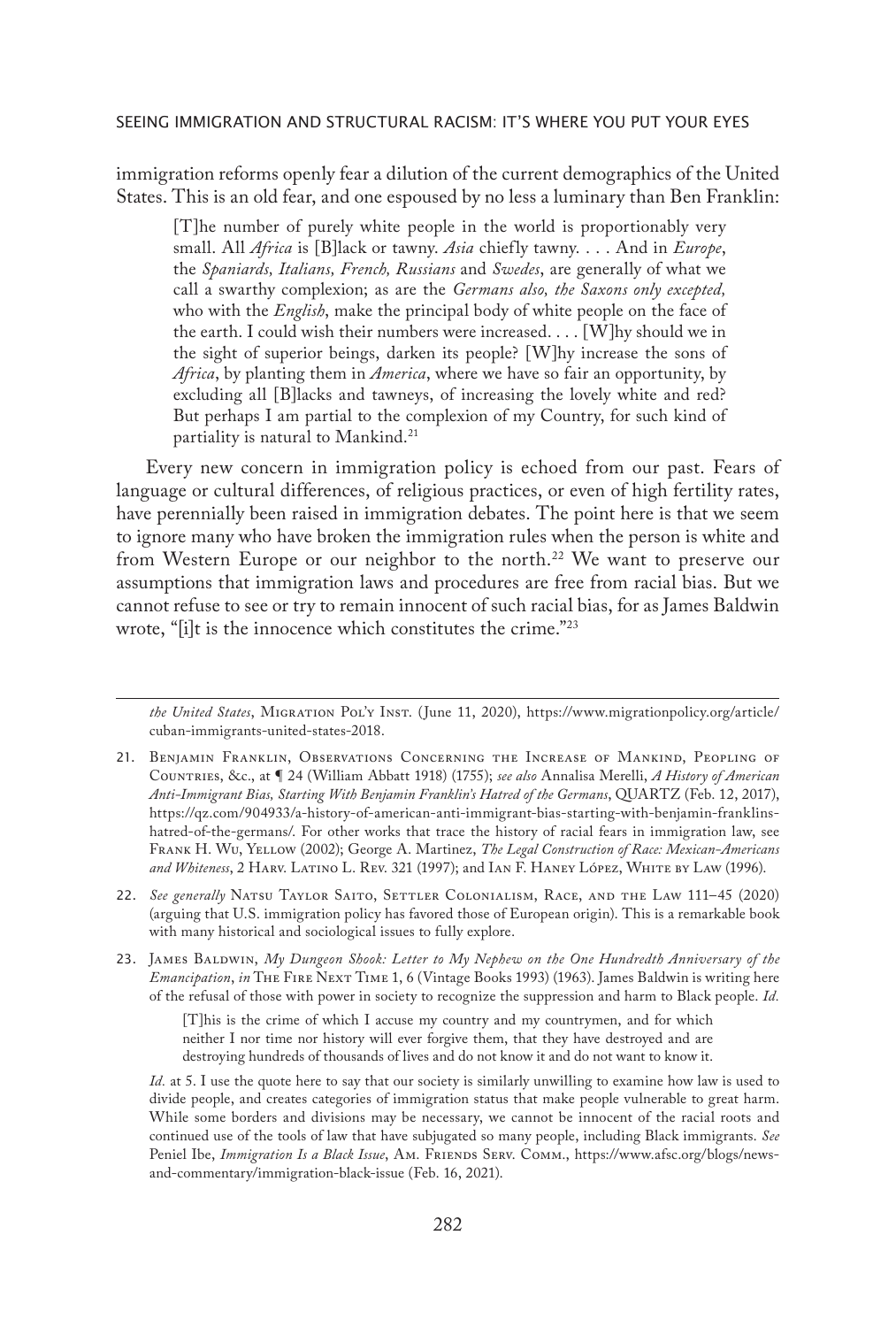# III. EMBEDDING RACE IN U.S. IMMIGRATION LAW

When we study U.S. history or begin to examine the structure of institutional racism, the myth of open borders diverts our understanding of the ways in which immigration status and barriers to naturalization supported other forms of economic and social discrimination. Historically, race not only constrained movement into the country but also the freedom to relocate to some states. Until the adoption of the Fourteenth Amendment, the U.S. Constitution was silent on the definition of who is a "citizen" of the United States. The original Constitution did not explore the power over immigration law except for two express provisions contained in Article I. The first of these two constitutional provisions gave Congress the power to adopt a uniform law of naturalization and removed the power to define national citizenship from the individual states.<sup>24</sup> In 1790, Congress enacted a statute defining the criteria for naturalization.<sup>25</sup> The applicant had to be male, free, and "white."<sup>26</sup> Congress did not eliminate the "white" criterion until 1952.<sup>27</sup> The second constitutional provision expressly forbade Congress from passing any law regarding the importation or migration of persons until 1808.28 It was designed to prevent any federal exclusion of the importation of enslaved persons.<sup>29</sup>

The first case to define the power over immigration as inherent in federal sovereignty was *Chae Chan Ping v. United States*, decided in 1889.30 In that case, sometimes called the "Chinese Exclusion Case," a unanimous Supreme Court found that Congress had the authority to ban the admission of all Chinese persons. The Court based this power on a conception of inherent sovereignty granting any government the power to determine who should be allowed to enter. Given the size of the country and the inability to monitor all possible points of entry for purposes of

- 27. Immigration and Nationality Act of 1952, Ch. 477, § 311, 66 Stat. 163, 239 (codified as amended at 8 U.S.C. § 1422); *see also* Rogers M. Smith, Civic Ideals 511 (1997); Kunal M. Parker, Making Foreigners 151 (2015).
- 28. U.S. CONST. art. I, § 9, cl. 1.

The Migration or Importation of such Persons as any of the States now existing shall think proper to admit, shall not be prohibited by the Congress prior to the Year one thousand eight hundred and eight, but a Tax or duty may be imposed on such Importation, not exceeding ten dollars for each Person.

29. Thomas Alexander Aleinikoff et al., Immigration and Citizenship 202 (6th ed. 2008); *see also* Lenni B. Benson et al., Immigration and Nationality Law 40 (2d ed. 2020) [hereinafter IMMIGRATION & NATIONALITY LAW].

<sup>24.</sup> U.S. CONST. art. I, § 8, cl. 4.

<sup>25.</sup> Naturalization Act of 1790, ch. 3, § 1, 1 Stat. 103, 103–04 (repealed 1795); *see also* Kevin R. Johnson, *Racial Restrictions on Naturalization: The Recurring Intersection of Race and Gender in Immigration and Citizenship Law*, 11 Berkeley Women's L.J. 142, 146 (1996) (reviewing López, *supra* note 21).

<sup>26.</sup> Naturalization Act of 1790 § 1; *see also, e.g.*, John Tehranian, *Performing Whiteness: Naturalization*  Litigation and the Construction of Racial Identity in America, 109 YALE L.J. 817, 833-841 (2000) (noting how people of Armenian descent had to fight to establish whiteness).

*Id.*

<sup>30.</sup> 130 U.S. 581 (1889).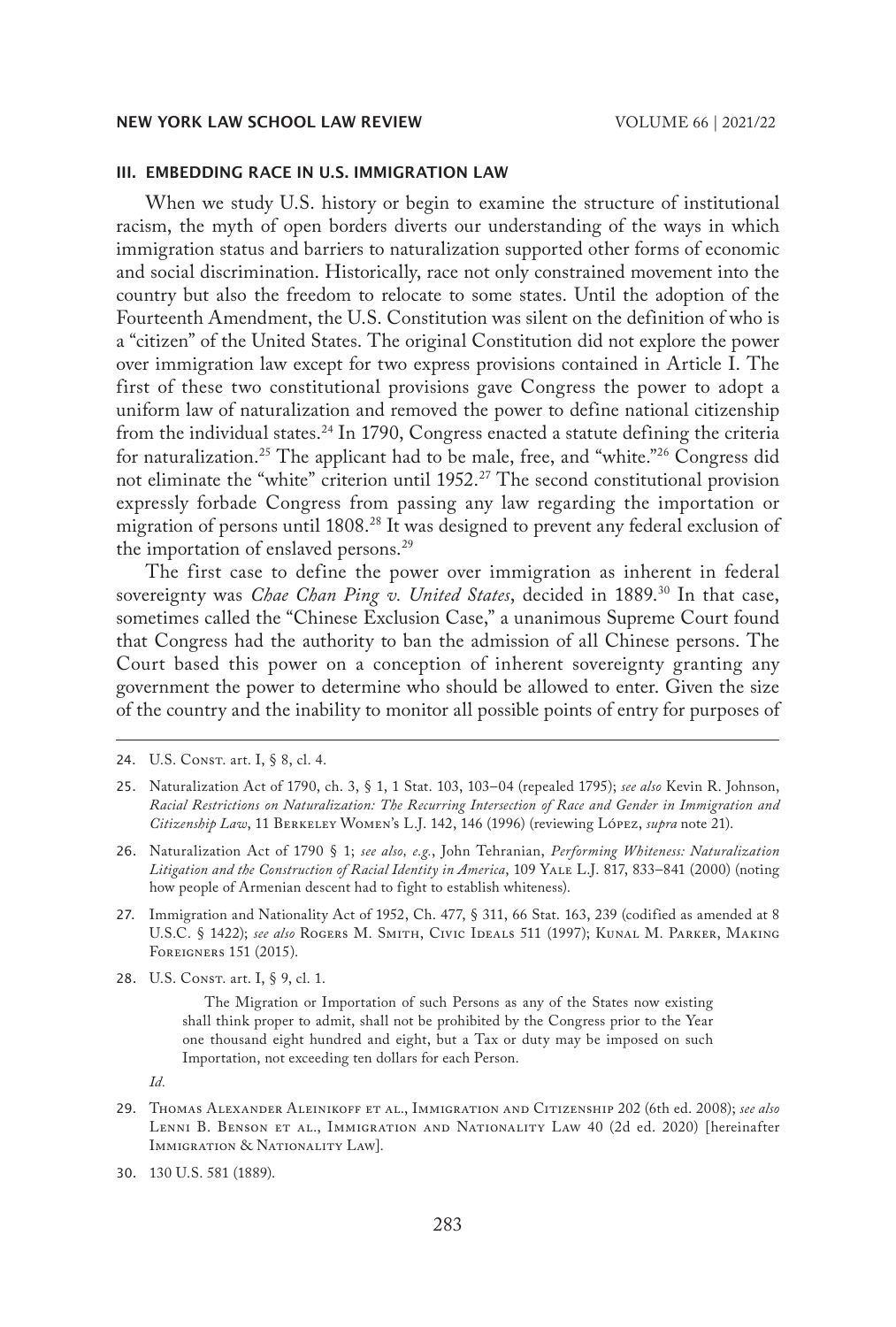barring admission, Congress exercised this power against Chinese nationals found within the territory.<sup>31</sup> Specifically, Congress created a new statute that allowed for the expulsion of Chinese persons who could not prove they had entered lawfully prior to the ban.<sup>32</sup>

Long-term residents of the United States volunteered to be arrested to test the constitutionality of the new deportation statute. These men became the defendants in the 1893 case of *Fong Yue Ting v. United States*, where they objected to the deportation of people without the protections afforded to criminal defendants and to the statutory requirement that a Chinese person could only avoid deportation upon the testimony of a "white witness" verifying their lawful entry.<sup>33</sup> The Supreme Court upheld the federal statute, reasoning that Congress could remove even the friendly alien who had not naturalized.<sup>34</sup> Yet nowhere in the Court's opinion is there any recognition of the statutory bar to naturalization for those who could not prove they were white.<sup>35</sup> Unlike the white immigrants who could naturalize, the statutes kept the Chinese immigrant forever outside.

While the dissenters warned that Congress could one day change the immigration rules for races other than the "obnoxious Chinese,"36 the principle established in *Fong Yue Ting* has never been reversed: Congress has plenary authority to write laws that can end permanent residence and subject an individual to deportation.37 Thus, from the earliest moments in U.S. immigration history, race and the requirement of whiteness have been controlling concepts in the application of the law. The Chinese

- 32. Geary Act, Ch.60, 27 Stat. 25 (1892) (repealed 1943).
- 33. 149 U.S. 698, 727 (1893). In the decades that followed, criminal protections were repeatedly held inapplicable to immigration cases. *See, e.g.*, Harisiades v. Shaughnessy, 342 U.S. 580, 595 (1952). The Supreme Court has also repeatedly treated immigration law as civil. *See, e.g.*, Gideon v. Wainwright, 372 U.S. 335, 340 (1963) (limiting Sixth Amendment right to counsel to indigent criminal defendants); Zadvydas v. Davis, 533 U.S. 678, 701 (2001) (prohibiting detention of noncitizens in excess of six months); Fernandez-Vargas v. Gonzales, 548 U.S. 30, 33 (2006) (allowing retroactive application of certain Illegal Immigrant Reform and Immigrant Responsibility Act of 1996 (IIRAIRA) provisions to noncitizens who immigrated into the United States prior to its enactment); *see also* Tania N. Valdez, *Pleading the Fifth in Immigration Court: A Regulatory Proposal*, 98 Wash. U. L. Rev. 1343, 1372 (2021) (citing U.S. *ex rel.* Bilokumsky v. Tod, 263 U.S. 149, 154 (1923) (permitting immigration judge to draw adverse inference against noncitizen who "pleaded the Fifth")).
- 34. *See Fong Yue Ting*, 149 U.S. at 711, 732; *see also* Shoba Sivaprasad Wadhia, *Discretion and Disobedience in the Chinese Exclusion Era*, 29 Asian Am. L.J. (forthcoming 2022) (manuscript at 8–9) (on file with *New York Law School Law Review*).
- 35. This statutory bar came from the Naturalization Act of 1790, ch. 3, § 1, 1 Stat. 103, 103–04 (repealed 1795).
- 36. *Fong Yue Ting*, 149 U.S. at 743 (Brewer, J., dissenting); *see* Merelli, *supra* note 21 (summarizing the history of anti-immigrant bias in the United States from the founding to the beginning of the twentyfirst century).
- 37. 149 U.S. at 724 (majority opinion).

<sup>31.</sup> See Bill Ong Hing, Making and Remaking Asian America Through Immigration Policy, 1850–1990 (1993), for a discussion by one of the great analysts and historians of the Chinese exclusion and its impact on immigration policy.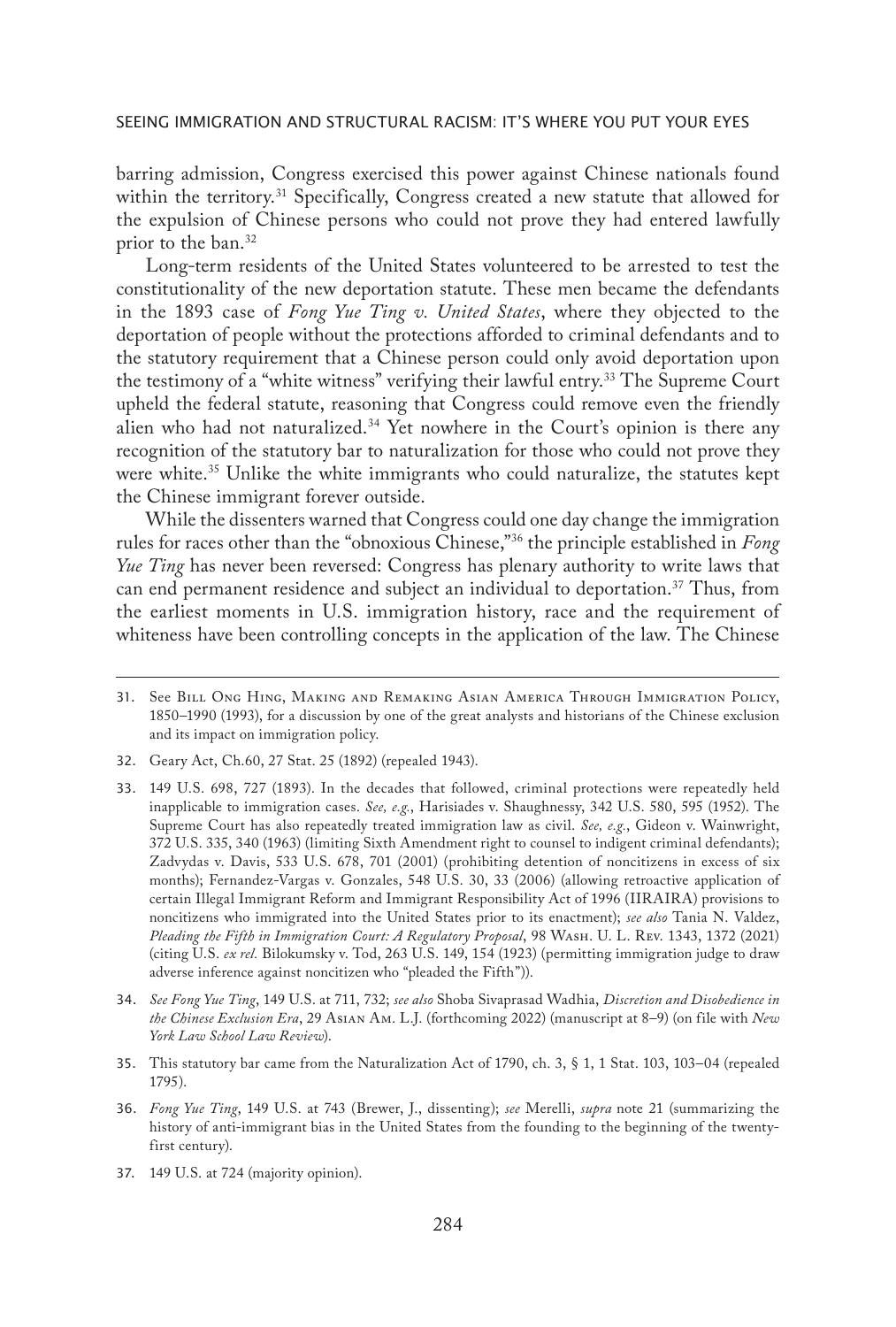exclusions were soon expanded to apply to other people of Asian descent.<sup>38</sup> Eventually, most of the Eastern Hemisphere would be formally excluded from immigration to the United States through a variety of statutory bars and administrative interpretations. These barriers would not be formally removed until 1965.<sup>39</sup>

In the early twentieth century, Congress began to expand the categories of people to be excluded from the United States and also the power to deport undesirable aliens. Many of these statutory expansions remain on the books today. For example, people may be classified by agency inspectors as undesirable due to physical or mental defects, political views, or criminal conduct.<sup>40</sup> People may also be barred if deemed at risk of becoming a pauper; to enforce this expansion, immigration inspectors began to question immigrants about their personal assets and ready cash.<sup>41</sup> Poor people might have to indenture themselves to arrange the capital to meet the immigration criteria. Moreover, Congress authorized a plenary power to deport any person who was technically inadmissible at their time of entry.<sup>42</sup> In sum, if you want to be protected from the power of the federal government to deport you, you must naturalize.

Congress similarly began to increase the substantive and procedural requirements to naturalize. For example, Congress requires a knowledge of U.S. history and the English language for naturalization, which, in turn, require the opportunity to

[T]he Act of March 3, 1875, reflected the growing opposition to the coming of Asians, generally, and Chinese, particularly. That law is generally cited for prohibiting the immigration of felons and prostitutes. However, it also made it a crime to bring any subject of China, Japan, or other Asian country, involuntarily, or to import labor for the "coolie-trade."

*Id.*

- 39. *See* Immigration and Nationality Act of 1965, Pub. L. No. 89-236, 79 Stat. 911 (codified as amended in scattered sections of 8 U.S.C.) (removing "race" and "national origin" as selection criteria for naturalization); *see also* Pawan Dhingra, *Racial Capitalism and (Im)Mobility: Asian Americans in the Contemporary Economy*, *in* 1 The Routledge Handbook on the American Dream 31 (Robert C. Hauhart & Mitja Sardoč eds., 2021); Gabriel J. Chin, *The Civil Rights Revolution Comes to Immigration Law: A New Look at the Immigration and Nationality Act of 1965*, 75 N.C. L. Rev. 273, 275 (1996).
- 40. For a list of the grounds of "inadmissibility," formerly called grounds of "exclusion," see INA § 212, 8 U.S.C. § 1182. The list now runs almost nineteen pages, and it seems Congress rarely removes a ground of inadmissibility. For example, Congress has used a broad range of mental illnesses to exclude, and until 1990, homosexuals and bisexuals were inadmissible because the American Psychiatric Association classified non-heterosexual orientation as a mental deviation. Lyn G. Shoop, *Health Based Exclusion Grounds in United States Immigration Policy: Homosexuals, HIV Infection and the Medical Examination of Aliens*, 9 J. Contemp. Health L. & Pol'y 521, 526–30 (1993).
- 41. *See* Kitty Calavita, *The Paradoxes of Race, Class, Identity, and "Passing": Enforcing the Chinese Exclusion Acts, 1882–1910*, 25 L. & Soc. Inquiry 1, 13 (2000) (noting wealth-based "exemptions" from exclusionary immigration laws).

<sup>38.</sup> Mae M. Ngai, Impossible Subjects 7, 37 (2004); *see also Asians and Asian Exclusion*, *The Pluralism Project*, Harv. Univ., https://pluralism.org/asians-and-asian-exclusion (last visited Apr. 11, 2022) (summarizing the expansion of Asian exclusion throughout the nineteenth century from Chinese immigrants to all Asian immigrants, including Japanese, Indian, and Korean, influenced largely by religious animosity); 2 CHARLES GORDON ET AL., IMMIGRATION LAW AND PROCEDURE  $\S$  17.02, LexisNexis (database updated 2022).

<sup>42.</sup> INA § 237(a)(1).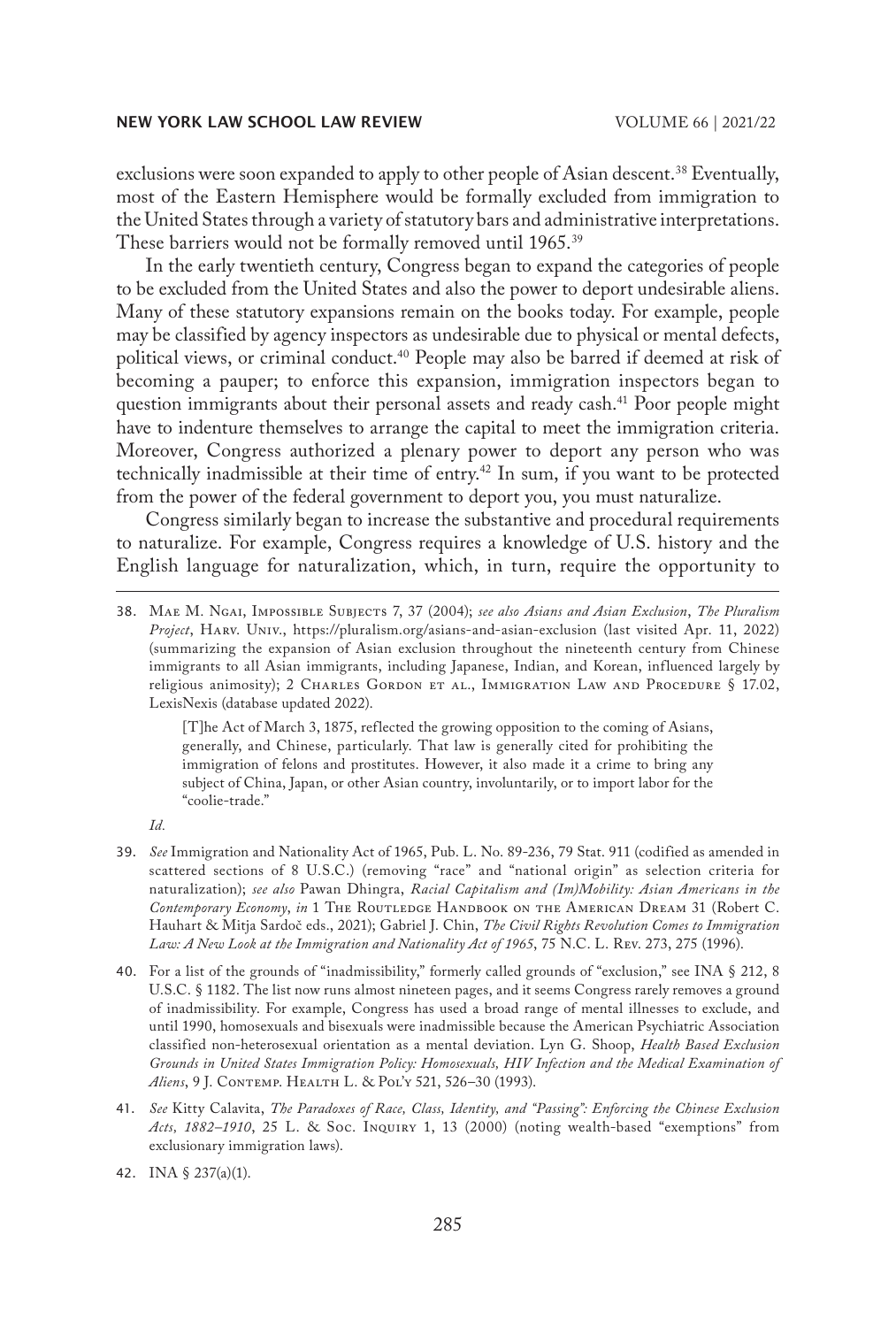attend classes or to learn to read.43 People unable to find economic support or educational opportunities are likely unable to meet these hurdles to naturalization. While each new ground for exclusion or deportation or a new naturalization requirement might appear facially neutral, most reinforced and continue to reinforce systemic barriers without resort to overt racial discrimination.

In addition to imposing new requirements, Congress delineated certain bars to naturalization. One such bar stems from an area of criminal law enforcement that has come under sharp criticism for its racial disparities: the war on drugs.<sup>44</sup> Many scholars have documented that some of the motivation to criminalize the use of cannabis was rooted in racism, for marijuana was perceived as a drug used by Blacks and grown and sold by Latinos.<sup>45</sup> Critics, legislatures, and progressive prosecutors are realizing how negatively Black people are impacted by the over-policing of marijuana drug possession, and disparate prosecution and sentencing practices.46 These disparities are compounded on the immigrant community. In addition to possible criminal penalities for immigrants, the federal consequence of a marijuana conviction may end their lawful residence, bar their naturalization, or even permanently preclude their future immigration.

While in many jurisdictions marijuana use has been decriminalized, U.S. immigration law has not kept up with this trend. Immigrants can still suffer federal

Relatedly, in an important recent study, Professors Emily Ryo and Reed Humphrey analyzed naturalization data secured through a Freedom of Information Act request. Emily Ryo & Reed Humphrey, *The Importance of Race, Gender, and Religion in Naturalization Adjudication in the United*  States, PROC. NAT'L ACAD. SCIS., Feb. 22, 2022, at 1, 1. They found that race, gender, and religion impacted the approval of naturalization applications. *Id.* They also found that Black naturalization applicants had a lesser chance of approval than white applicants by 41 percent. *Id.* at 3.

45. John Hudak, Marijuana 50 (2016).

<sup>43.</sup> INA § 312(a). The civics and English language requirements were not added until the twentieth century. 4 GORDON ET AL., *supra* note 38, § 95.03[4]. Similar to poll taxes and literacy tests that were part of the Jim Crow laws and employed to deny suffrage, these new requirements could be used to deny citizenship. *E.g.*, 1850 Cal. Stat. 135, *amended by* Cal. Const. art. XIII, § 12 (repealed 1914) (poll tax); *1965 Alabama Literacy Test*, *The Rise and Fall of Jim Crow*, THIRTEEN, https://www.thirteen.org/ wnet/jimcrow/literacy\_popup.html (last visited Apr. 11, 2022) (literacy test). There were standardized tests, and government adjudicators had discretion to determine if a person was qualified. See 4 GORDON et al., *supra* note 38, § 95.03. Remember, non-whites had no path to naturalize until 1952. *See*  Immigration and Nationality Act of 1952, Ch. 477, § 311, 66 Stat. 163, 239 (codified as amended at 8 U.S.C. § 1422) (prohibiting racial discrimination in naturalization).

<sup>44.</sup> Congress also barred naturalization for persons who cannot establish good moral character. INA § 101(f). A DHS determination of a lack of good moral character is very difficult to overcome—courts often defer to the agency, and federal court litigation is expensive.

<sup>46.</sup> *See, e.g.*, Press Release, House Comm. on the Judiciary, House Judiciary Passes MORE Act to Decriminalize Marijuana at Federal Level (Nov. 20, 2019); Allan Smith, *Progressive DAs are Shaking Up the Criminal Justice System. Pro-Police Groups Aren't Happy*, NBC News, https://www.nbcnews.com/ politics/justice-department/these-reform-prosecutors-are-shaking-system-pro-police-groupsaren-n1033286 (Aug. 19, 2019); Ashoka Mukpo, *For Black Immigrants, Police and ICE Are Two Sides of the Same Coin*, ACLU (Sept. 3, 2020), https://www.aclu.org/news/criminal-law-reform/for-blackimmigrants-police-and-ice-are-two-sides-of-the-same-coin.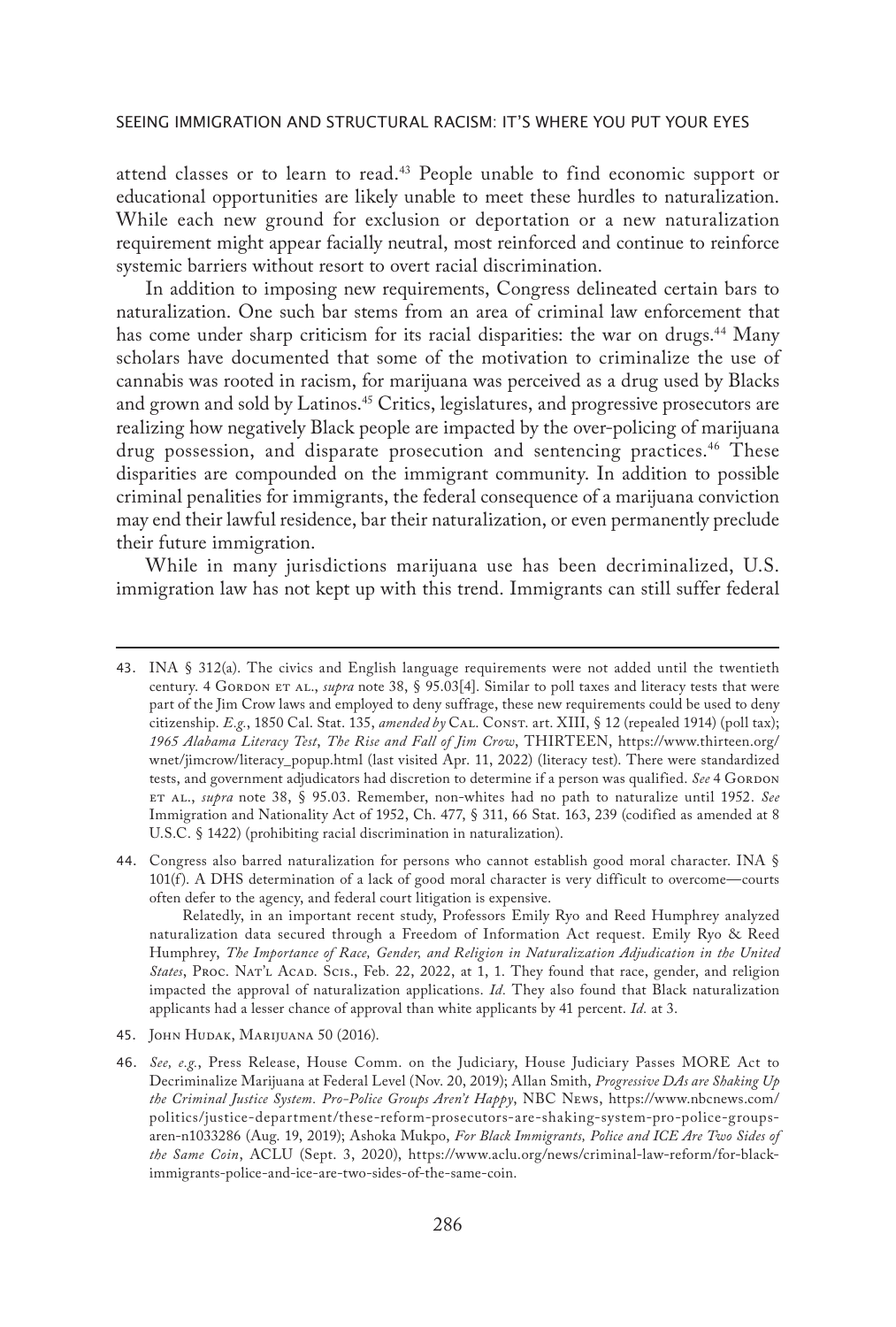penalities even in jurisdictions that have legalized or decriminalized marijuana use.<sup>47</sup> Further, even where state expungements can remove the consequences of many crimes, federal immigration agencies reject expungements for drug-related crimes.48 The immigration courts have gone a step further, requiring greater proof of rehabilitation or extreme hardship to seek waivers of removal for people with drug convictions.49 Moreover, for persons not placed in deportation proceedings, a past drug-related conviction could still result in a bar to naturalization.<sup>50</sup>

In other words, the absence of an affirmative statutory bar to naturalization is not necessarily cause for celebration—a long-term resident with a drug-related conviction may nevertheless receive a discretionary denial by the adjudicating officer.<sup>51</sup> Racial policing of drug offenses will mean the same patterns in eligibility for citizenship.<sup>52</sup>

Additionally, the criminalization of immigration itself has a disparate impact on race.53 In the 1920s, with the rise of nativism and eugenics, Congress created

- 48. *See, e.g.*, Nunez-Reyez v. Holder, 646 F.3d 684, 688–90, 693 (9th Cir. 2011) ("[A]n expunged state-law conviction for simple possession *will* have adverse [federal] immigration consequences.").
- 49. *See In re* C-V-T, 22 I. & N. Dec. 7, 11 (B.I.A. 1998). Immigration law does not limit drug convictions in this context to those for narcotics; rather, a relevant drug conviction may be one for any controlled substance, including for marijuana. INA §§ 212(a)(2), 237(a)(2). In many situations there are no waivers at all for drug-related convictions. *See* Dan Kesselbrenner & Lory D. Rosenberg, Immigration LAW AND CRIMES: STATE AND FEDERAL § 4:22, Westlaw (database updated Nov. 2021). One of the best treatises discussing the impact of convictions related to controlled substances is *Immigration Law and Crimes*. *See id.* § 4.
- 50. *See* Teresa A. Miller, *Blurring the Boundaries Between Immigration and Crime Control After September*  11th, 25 B.C. THIRD WORLD L.J. 81, 83-85 (2005). There is very deep literature on the intersection of criminalization and immigration law consequences. One person who taught me a great deal about this field was Teresa "Teri" Miller. Sadly, Teri died in the summer of 2021; we will miss her leadership.
- 51. INA § 101(f).
- 52. Relatedly, some estimate that a significant percentage of all removals begin when a person seeks naturalization or to regularize their status. See MIKE GUO, U.S. DEP'T OF HOMELAND SEC., Immigration Enforcement Actions: 2019, at 2 (2020); *cf.* Policy Memorandum, U.S. Citizenship & Immigr. Servs., U.S. Dep't of Homeland Sec., Updated Guidance for the Referral of Cases and Issuance of Notices to Appear (NTAs) in Cases Involving Inadmissible and Deportable Aliens (June 28, 2018) (on file with *New York Law School Law Review*) (prioritizing removal of noncitizens for national security, misrepresentation, fraud, abuse of public benefits, criminal activity, unlawful presence in the United States, and other special circumstances). In 2018, 36.3 percent of all removal proceedings were initiated by U.S. Citizenship and Immigration Services (USCIS). Guo, *supra*, at 7 tbl.4. This number includes referrals from denied naturalization cases, adjustment of status cases, and affirmative asylum cases. *See id.* at 2 (listing circumstances where USCIS may issue a notice to appear).
- 53. *See* Kelly Lytle Hernández, *The Crimes and Consequences of Illegal Immigration: A Cross-Border Examination of Operation Wetback, 1943 to 1954*, 37 W. Hist. Q. 421, 421–22 (2006) (detailing the U.S. government's strategy for punishing Mexican nationals for illegal migration); *see also* Kelly Lytle Hernández, *"Persecuted Like Criminals": The Politics of Labor Emigration and Mexican Migration Controls in the 1920s and 1930s*, 34 Aztlán 219, 229–31 (2009) (same).

<sup>47.</sup> For example, if an immigrant admits to using marijuana, even if legalized in the relevant jurisdiction, they may be barred from obtaining immigration relief. KATHY BRADY ET AL., IMMIGRANT LEGAL RES. CTR., IMMIGRANTS AND MARIJUANA 3 (2021).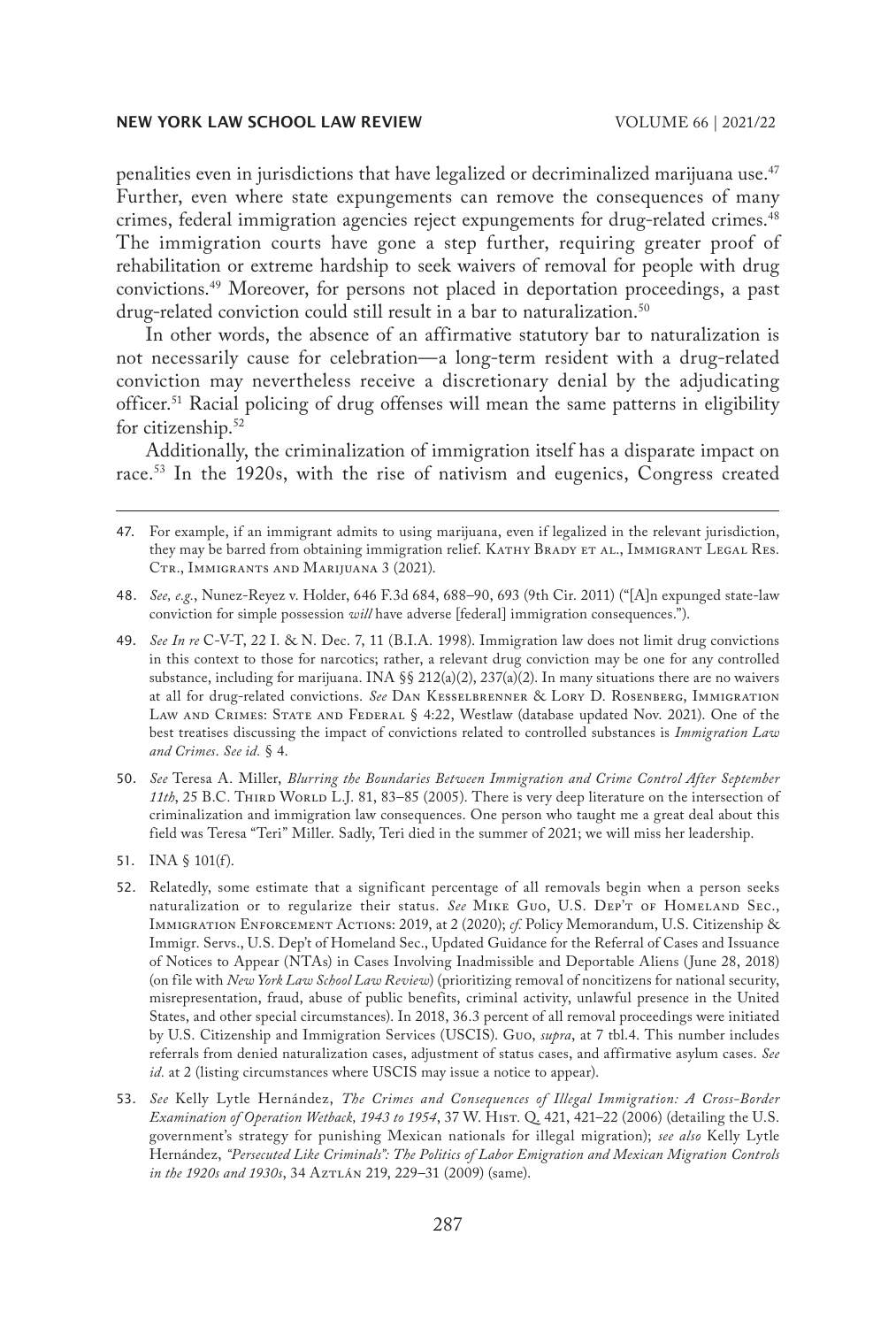restrictive national origin quotas that limited migration from southern and eastern Europe.54 Many in Congress also wanted to bar Mexican migration but were unsuccessful due to western dependence on Mexican agricultural workers. Instead, the proponents of restricting Mexican migration passed new statutes that criminalized entry without a visa and made entry after deportation a felony.<sup>55</sup>

In 1952, immigration law was restructured through the Immigration and Nationality Act  $(INA)$ .<sup>56</sup> The INA was praised for eliminating many of the racial classifications that had existed in prior acts,<sup>57</sup> but Congress left in place the criminal reentry statutes that I strongly believe were motivated by racial animus.<sup>58</sup> In 2019, the illegal entry misdemeanor and illegal reentry prosecutions represented the single largest category of federal criminal cases.<sup>59</sup>

Once caught in the discriminatory criminal prosecution system, immigrants are trapped in the removal machinery. In recent cases regarding the illegal reentry statute, the Supreme Court unanimously agreed that Congress expressly limited a defendant's ability to collaterally attack the validity of prior orders of removal under 8 U.S.C. § 1326(d), or more commonly known as section 276(d) of the INA.<sup>60</sup> Thus, even when every justice agrees that a deportation hearing was based on an erroneous application of the law, a noncitizen defendant could still be convicted for illegal reentry. This was the outcome in the 2021 case of *United States v. Palomar-Santiago*, in which the Court also

<sup>54.</sup> *See* Immigration Act of 1924, Ch. 185, § 11, 43 Stat. 153, 159–60 (repealed 1952) (creating nationality quotas based on the amount of persons of that nationality already in the United States).

<sup>55.</sup> Undesirable Aliens Act of 1929, ch. 690, 45 Stat. 1551 (repealed 1952).

<sup>56.</sup> Immigration and Nationality Act of 1952, Ch. 477, 66 Stat. 163 (amended 1965). However, the 1952 act kept the national origin–based quota system in place. *The Immigration and Nationality Act of 1952 (The McCarran-Walter Act)*, Off. Historian, https://history.state.gov/milestones/1945-1952/immigrationact (last visited Apr. 11, 2022). It was not until the Immigration Act of 1965, Pub. L. No. 89-236, 79 Stat. 911, that these quotas were abolished. Tom Gjelten, *In 1965, A Conservative Tried to Keep America White. His Plan Backfired*, NPR (Oct. 3, 2015), https://www.npr.org/2015/10/03/445339838/theunintended-consequences-of-the-1965-immigration-act.

<sup>57.</sup> *See, e.g.*, 98 Cong. Rec. 8254 (1952) (statement of Sen. Patrick McCarran (D-NV)) (describing the national origin quota system as "fair and just"); *id.* at 8214–15 (statement of Rep. Francis E. Walter (D-PA)) (applauding the bill for improving U.S. domestic and international relations). *But see* Veto of Bill to Revise the Laws Relating to Immigration, Naturalization, and Nationality, 182 Pub. Papers 441 (June 25, 1952) (criticizing the bill because it "continue[d], practically without change, the national origins quota system").

<sup>58.</sup> INA § 276, 8 U.S.C. § 1326. In a recent decision, a federal district court ruled against the government and found no "nondiscriminatory motivation" for the implementation of section 276's criminal reentry policy. United States v. Carrillo-Lopez, No. 20-cr-00026, 2021 WL 3667330, at \*24–25 (D. Nev. Aug. 18, 2021).

<sup>59.</sup> Glenn R. Schmitt & Amanda Russell, U.S. Sent'g Comm'n, Overview of Federal Criminal Cases: Fiscal Year 2019, at 12 (2020);Am. Immigr. Council, Prosecuting People for Coming to the United States 2 (2021); *Illegal Reentry Becomes Top Criminal Charge*, TRAC Immigr. (June 10, 2011), www.trac.syr.edu/immigration/reports/251/.

<sup>60.</sup> *See, e.g.*, United States v. Palomar-Santiago, 141 S. Ct. 1615, 1620–22 (2021).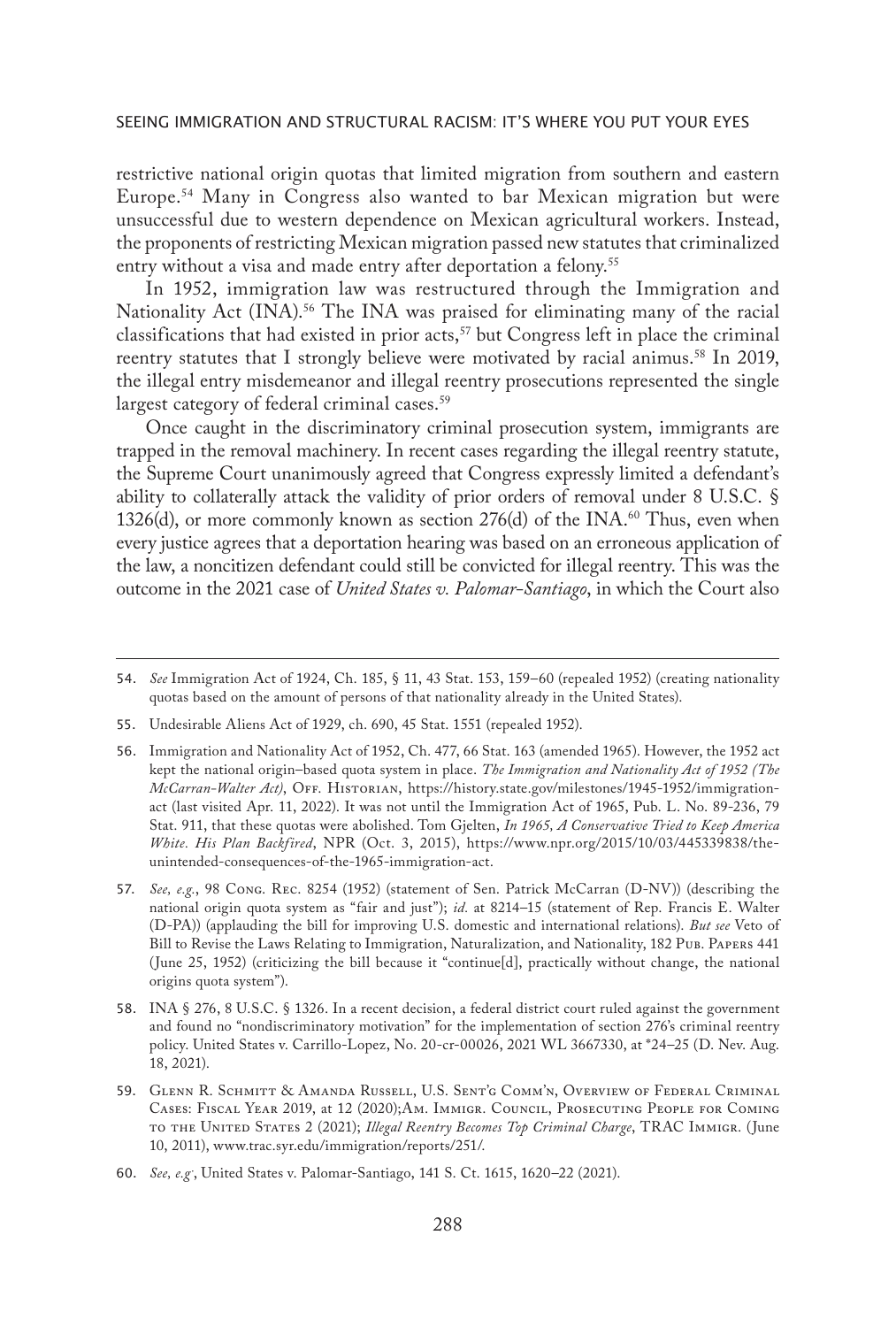did not address supplemental arguments that section 276 was unconstitutional despite amici briefs detailing the statute's historic racial motivations.<sup>61</sup>

Two recent cases demonstrate the difficulty of this equal protection argument. The attorneys in both cases attacked the racist history of section 276 and argued that use of the statute violated the Fifth Amendment's guarantee of equal protection.<sup>62</sup> In the first case, the U.S. District Court for the District of Oregon found that the defendant provided enough evidence to show that section 276 has had a disparate impact on Latinos, but ruled that Supreme Court precedent requires proof of intentional bias in the creation of the statute.<sup>63</sup> Those cases that have set this nearly impossible standard insist on the illusion of neutrality and "colorblind" law.<sup>64</sup>

Less than two weeks later, the federal district court in Nevada found that, but for racial animus toward Latinos, Congress would not have created the illegal entry statute.<sup>65</sup> Citing to both the history of racism and eugenics behind the enactment of the original unlawful reentry statute,<sup>66</sup> and the failures of the 1952 Immigration Act to rectify that racial animus, the judge found that the defendant demonstrated that section 276 was enacted with a racially discriminatory intent.<sup>67</sup> This fulfilled the necessary elements required by the 1977 case of *Village of Arlington Heights v. Metropolitan Housing Development Corp.* to declare a facially neutral law unconstitutional.68

- 62. United States v. Machic-Xiap, 552 F. Supp. 3d 1055, 1060 (D. Or. 2021); United States v. Carrillo-Lopez, No. 20-cr-00026, 2021 WL 3667330, at \*1 (D. Nev. Aug. 18, 2021).
- 63. *Machic-Xiap*, 552 F. Supp. 3d at 1072–73, 1076. The court relied on the disparate impact framework established in *Village of Arlington Heights v. Metropolitan Housing Development Corp.*, 429 U.S. 252, 264–68 (1977).
- 64. *See Machic-Xiap*, 552 F. Supp. 3d at 1078. The difficulty of proving racial discrimination as motivation for a statute is discussed in Edward A. Purcell, Jr., *Race and the Law: The Visible and the Invisible*, 66 N.Y.L. Scн. L. Rev. 141, 158-67 (2021-2022).
- 65. *Carrillo-Lopez*, 2021 WL 3667330, at \*20.
- 66. Undesirable Aliens Act of 1929, ch. 690, 45 Stat. 1551 (repealed 1952).
- 67. *Carrillo-Lopez*, 2021 WL 3667330, at \*20. For additional reading on the need for the Supreme Court to address the racial animus upon which many sections of the INA are founded, see Kevin R. Johnson, *Bringing Racial Justice to Immigration Law*, 116 Nw. U. L. Rev. 1, 21 (2021). A review of this article by Angela Banks can be found at *A Positive Immigration Agenda for Racial Justice*, JOTWELL (July 7, 2021), https://lex.jotwell.com/a-positive-immigration-agenda-for-racial-justice/.
- 68. 429 U.S. at 264–68.

<sup>61.</sup> *See generally* Brief for Professors Kelly Lytle Hernández, Mai Ngai, and Ingrid Eagly as Amici Curiae Supporting Respondent at 5–30, *Palomar-Santiago*, 141 S. Ct. 975 (No. 20-437) (accounting for the racial origin of section 276(d) and insisting that this "history can and should inform the Court[]"). *But see* Petition for Writ of Certiorari at I, *Palomar-Santiago*, 141 S. Ct. 975 (No. 20-437) (asking the Court to review only the issue of section 276(d)'s statutory construction and not its constitutionality).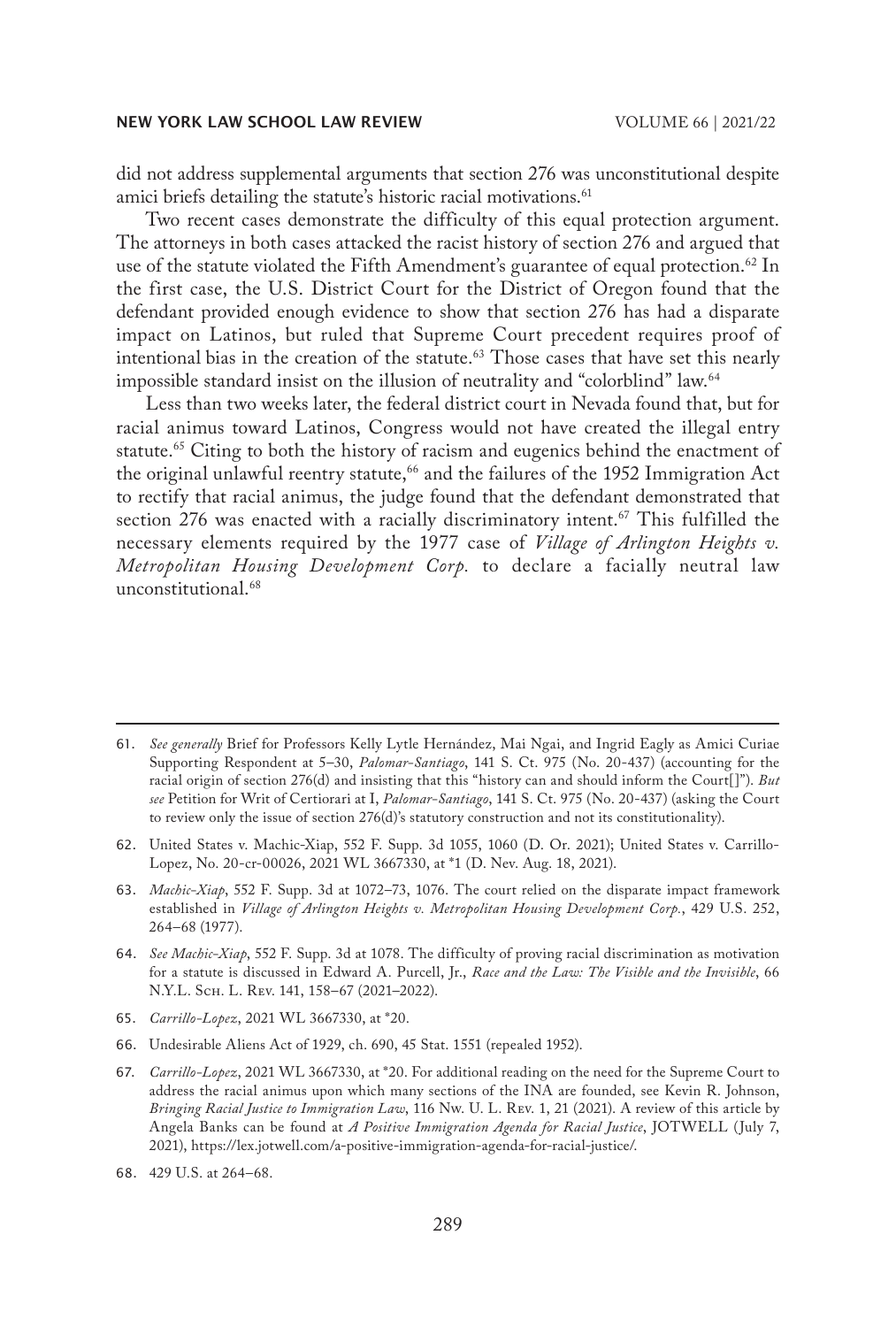It is important to note that a person may become trapped in the removal machinery without ever being formally notified<sup>69</sup> or appearing in court,<sup>70</sup> often because punishment for violations of section 276 include a felony conviction followed by removal after the prison time has been served.<sup>71</sup> Racial discrimination activates a process that also bars the individual from obtaining legal status.72

# IV. BEYOND NATURALIZATION: WHAT IS IT ABOUT "ILLEGAL" THAT YOU DON'T UNDERSTAND?73

For years, people have used this taunt to justify hostile attitudes toward immigrants. But which behaviors are legal and which illegal? Here is a member of *The New York Times* editorial board discussing the concept:

70. Some people do not realize that the piece of paper they may have received from a border patrol officer is a formal order of removal, usually because they had not appeared before an immigration law judge. *See* INA § 235(b), 8 U.S.C. § 1225(b) (authorizing expedited removal in the absence of an immigration judge). For example, in 2013, 44 percent of all removal orders were issued in this informal manner. Alison Siskin, Cong. Rsch. Serv., R43892, Alien Removals and Returns: Overview and Trends 16 (2015); *see also* Lenni B. Benson, *Immigration Adjudicaton: The Missing "Rule of Law*,*"* 5 J. on Migration & Hum. Sec. 331, 331 n.3 (2017) [hereinafter *Immigration Adjudicaton*]. And in 2019, the number was 46 percent. Guo, *supra* note 52, at 8.

People might also be subject to removal even if they do not appear in immigration court. This is called an "in absentia order," and is authorized under INA § 240(b)(5)(A). In a recent report, the Congressional Research Service reported that between 2011 and 2020, in absentia orders were issued in 38 percent of all initial case completion decisions (which includes orders of removal, grants of asylum, voluntary departures, and proceeding terminations). HOLLY STRAUT-EPPSTEINER, CONG. RSCH. SERV., IF11892, At What Rate Do Noncitizens Appear for Their Removal Hearings? Measuring In Absentia Removal Order Rates 1 (2021). There are well-documented problems with respondents not being notified about the location and time of their hearings, and many in absentia orders are set aside due to this lack of notice. See LAUREN HARTLEY ET AL., PRACTICE ADVISORY 14-15, 18 n.71 (American Immigration Council 2019) (2014) (advising on notices to appear).

Nevertheless, none of this can be challenged in a criminal prosecution because the statute precludes collateral attack unless certain requirements are met. INA § 276(d); see also SARAH ROSE WEINMAN ET al., Nat'l Immigrant Just. Ctr., Illegal Reentry Practice Advisory for Federal Defenders 38–40 (2020).

- 71. *Illegal Reentry Offenses*, U.S. Sent'g Comm'n, www.ussc.gov/research/research-publications/illegalreentry-offenses (last visited Apr. 17, 2022).
- 72. A fine may also be imposed instead of or in conjunction with a sentence of imprisonment. INA § 276(b). A person who has been removed must seek a waiver to reenter the United States. INA § 212(a)(9)(A)(ii). For some people, reentry or criminal conviction may result in a permanent bar to admission to the United States. *See id. But see I-212, Application for Permission to Reapply for Admission into the United States After Deporation or Removal*, U.S. Citizenship & Immigr. Servs., https://www.uscis.gov/i-212 (Mar. 23, 2022) (exercising prosecutorial discretion to allow reentry without a waiver).
- 73. The "illegal" argument is common in the immigration debate but difficult to answer in a short reply. One clever artist created a diagram illustrating some of the complexities of the legal immigration system as

<sup>69.</sup> *See, e.g.*, Pereira v. Sessions, 138 S. Ct. 2105, 2113–14 (2018) (concluding that the notice to appear, which failed to apprise the noncitizen of the time and place of their removal proceeding, was not effective in ending their period of continuous presence in the United States); Giron-Ardon v. Garland, No. 19-3957, 2022 WL 52882, at \*1 (2d Cir. Jan. 6, 2022) (adding that a deficient notice to appear that is supplemented with the missing information is still effective).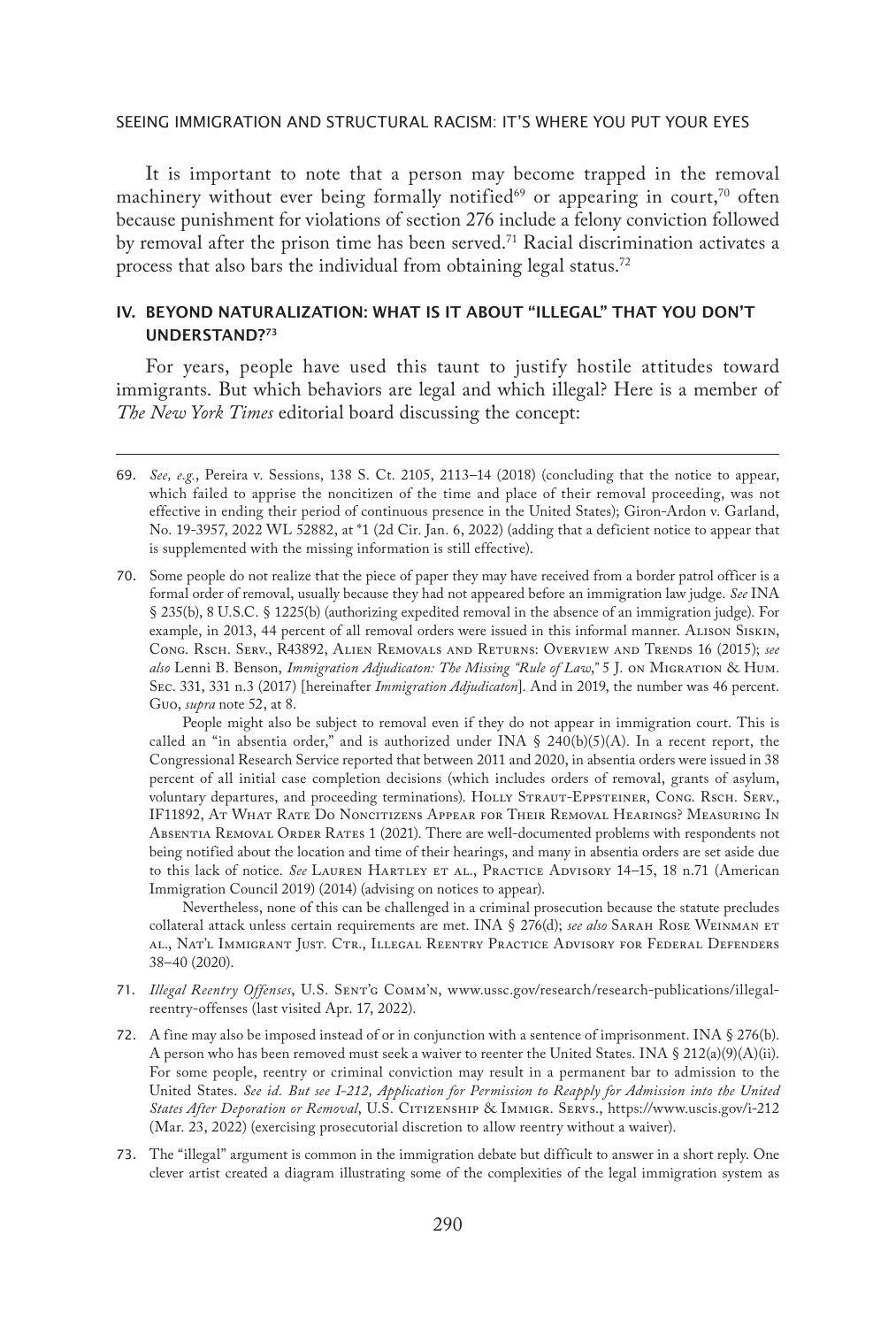I am a human pileup of illegality. I am an illegal driver and an illegal parker and even an illegal walker, having at various times stretched or broken various laws and regulations that govern those parts of life. The offenses were trivial, and I feel sure I could endure the punishments—penalties and fines—and get on with my life. Nobody would deny me the chance to rehabilitate myself. . . .

Good thing I am not an illegal immigrant. There is no way out of that trap. It's the crime you can't make amends for. Nothing short of deportation will free you from it, such is the mood of the country today. And that is a problem.

America has a big problem with illegal immigration, but a big part of it stems from the word "illegal." It pollutes the debate. It blocks solutions. Used dispassionately and technically, there is nothing wrong with it. Used as an irreducible modifier for a large and largely decent group of people, it is badly damaging. And as a code word for racial and ethnic hatred, it is detestable.<sup>74</sup>

We usually recognize that law is nuanced and complex. We do not typically re-label an individual based solely on an incidence of violating civil law. If we copy software without a license, we may be participating in illegal activity. Are we illegals? The determination of illegality in immigration law is not as simple as crossing a border without a visa stamp. Yet we are so engaged in the myth that immigrants can be divided between legal and "illegal" that it can be hard to break through the shadow cast by this dichotomy. Worse, the shadow of illegality masks much of the racism endemic in immigration law and enforcement policies. We have to look deeper into the shadows.

One of the difficulties in discussing race and immigration is that our published official data does not report on race.<sup>75</sup> When we do not measure racial categories we might celebrate the colorblind nature of the law, but the lack of detailed information may also conceal systemic barriers to immigration for people of color. If we do not measure, we do not see. In this section, I explore a few of the barriers to immigration that might be exacerbated by race but have been unaccounted for by contemporary data.

Under current immigration law, no one nation can receive more than 7 percent of the total allocation of employment- or family-based visas in a given year.<sup>76</sup> However,

retort. *Immigration Flow Chart-Roadmap to Green Card*, *Green Card*, ImmigrationRoad.com, https:// immigrationroad.com/green-card/immigration-flowchart-roadmap-to-green-card.php (July 12, 2009).

76. INA § 202(a)(2). The per-country caps have been challenged politically as inherently "racist." *See* David Scott FitzGerald & David Cook-Martín, Culling the Masses 120–23, 127–28, 132 (2014). Employment-based visas are divided into five categories: priority workers and persons of extraordinary ability; professionals holding advanced degrees and persons of exceptional ability; skilled workers, professionals, and unskilled workers; certain special immigrants; and immigrant investors. *Employment-*

<sup>74.</sup> Lawrence Downes, *What Part of 'Illegal' Don't You Understand?*, *Opinion*, N.Y. Times (Oct. 28, 2007), https://www.nytimes.com/2007/10/28/opinion/28sun4.html.

<sup>75.</sup> *See generally* Off. of Immigr. Stat., U.S. Dep't of Homeland Sec., 2019 Yearbook of Immigration STATISTICS 5–35 (2020) (reporting the country of last residence, country of birth, state or territory of residence, type and class of admission, sex, age, marital status, and occupation of those who obtained lawful permanent resident status). For a table displaying the share of persons who obtained lawful permanent resident status by country of birth, which could be a rough proxy for racial composition, see *id.* at 12–15. Data on the racial makeup of immigrant groups, however, is seemingly imprecise and frequently generated by later community surveys and census data.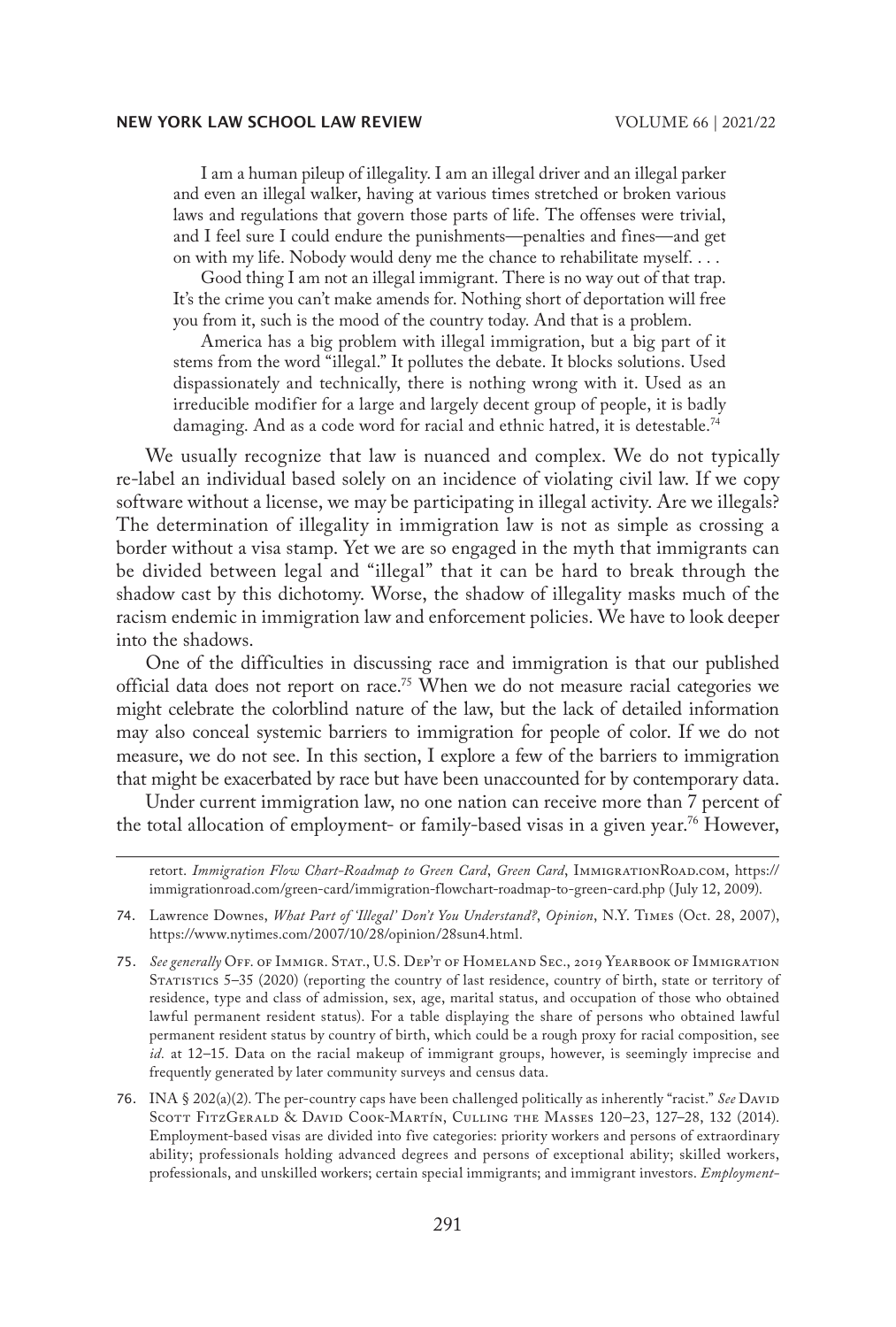demand is not equal across all nations and thus, put simply, we still have formal national origin barriers to modern immigration. Given that the vast majority of immigrant visas are allocated to immediate and close family members, groups with lower rates of legal presence in the United States may have fewer opportunities to immigrate. This is an issue when one considers that only an estimated 10 percent of all immigrants residing in the United States are Black.<sup>77</sup> Behind immediate relatives of U.S. citizens and those who arrive as refugees or asylees, the third largest group of African immigrants<sup>78</sup> come to the United States through the "lottery" or on a diversity visa.<sup>79</sup>

However, the lucky lottery winner must show that they have completed high school and at least two years of college or employment.<sup>80</sup> Considering the reality that, in many countries, poverty and racial barriers make satisfying this requirement

- 78. Again, not all Africans are Black and this is a rough proxy, and Black people immigrate from other regions.
- 79. *Table 10. Persons Obtaining Lawful Permanent Resident Status by Broad Class of Admission and Region and Country of Birth: Fiscal Year 2019*, U.S. Dep't Homeland Sec., https://www.dhs.gov/immigrationstatistics/yearbook/2019/table10 (Oct. 28, 2020). The total immigrant population originating from Africa in 2019 was 111,194, broken down as follows: 48,500, immediate relatives; 11,859, familysponsored preferences; 6,898, employment-based visas; 18,584, diversity visas; 25,073, refugees and asylees; and 280, other. *Id.*

Diversity visas are awarded under section 203(c) of the INA on a lottery-basis to individuals from countries with low rates of immigration to the United States. *See Green Card Program Through the Diversity Immigrant Visa Program*, U.S. Citizenship & Immigr. Servs., https://www.uscis.gov/greencard/green-card-eligibility/green-card-through-the-diversity-immigrant-visa-program (last visited Apr. 17, 2022)*.* Lottery winners are randomly selected by the U.S. Department of State. *E.g.*, Bureau of Consular Affs., U.S. Dep't of State, Instructions for the 2023 Diversity Immigrant Visa Program (DV-2023) (2021). Only countries of origin are reported annually by the State Department. *See id.* (omitting race from diversity visa paperwork). However, other studies accounting for race can be used to estimate the sources of Black immigration. See, e.g., BUREAU OF LAB. STAT., U.S. DEP'T OF Lab., USDL-21-0905, Foreign-Born Workers: Labor Force Characteristics—2020 (2021) (reporting on foreign-born participation in the labor market).

President Donald Trump claimed that the diversity lottery brought undesirable immigrants to the United States; his assumptions were analyzed carefully in Rose Cuison-Villazor & Kevin R. Johnson, *The Trump Administration and the War on Immigration Diversity*, 54 Wake Forest L. Rev. 101, 111–21 (2019).

80. INA § 203(c). The process is controlled by the State Department. *See* 22 C.F.R. § 42.33 (2019).

*Based Immigrant Visas*, U.S. Dep't State: Bureau Consular Affs., https://travel.state.gov/content/ travel/en/us-visas/immigrate/employment-based-immigrant-visas.html#overview (last visited Apr. 17, 2022); *see* INA § 203(b) (delineating hierarchy of employment-based visa distribution). Family-based visas grant permanent resident status to "certain noncitizens who are family members of U.S. citizens and lawful permanent residents." *Green Card for Family Preference Immigrants*, U.S. Citizenship & Immigr. Servs., https://www.uscis.gov/green-card/green-card-eligibility/green-card-for-familypreference-immigrants (last visited Apr. 17, 2022); *see* INA § 203(a) (delineating hierarchy of familybased visa distribution.

<sup>77.</sup> Jeanne Batalova et al., *Frequently Requested Statistics on Immigrants and Immigration in the United States*, Migration Pol'y Inst. (Feb. 11, 2021), https://www.migrationpolicy.org/article/frequently-requestedstatistics-immigrants-and-immigration-united-states-2020 (citing the racial makeup of U.S. immigrants in 2019).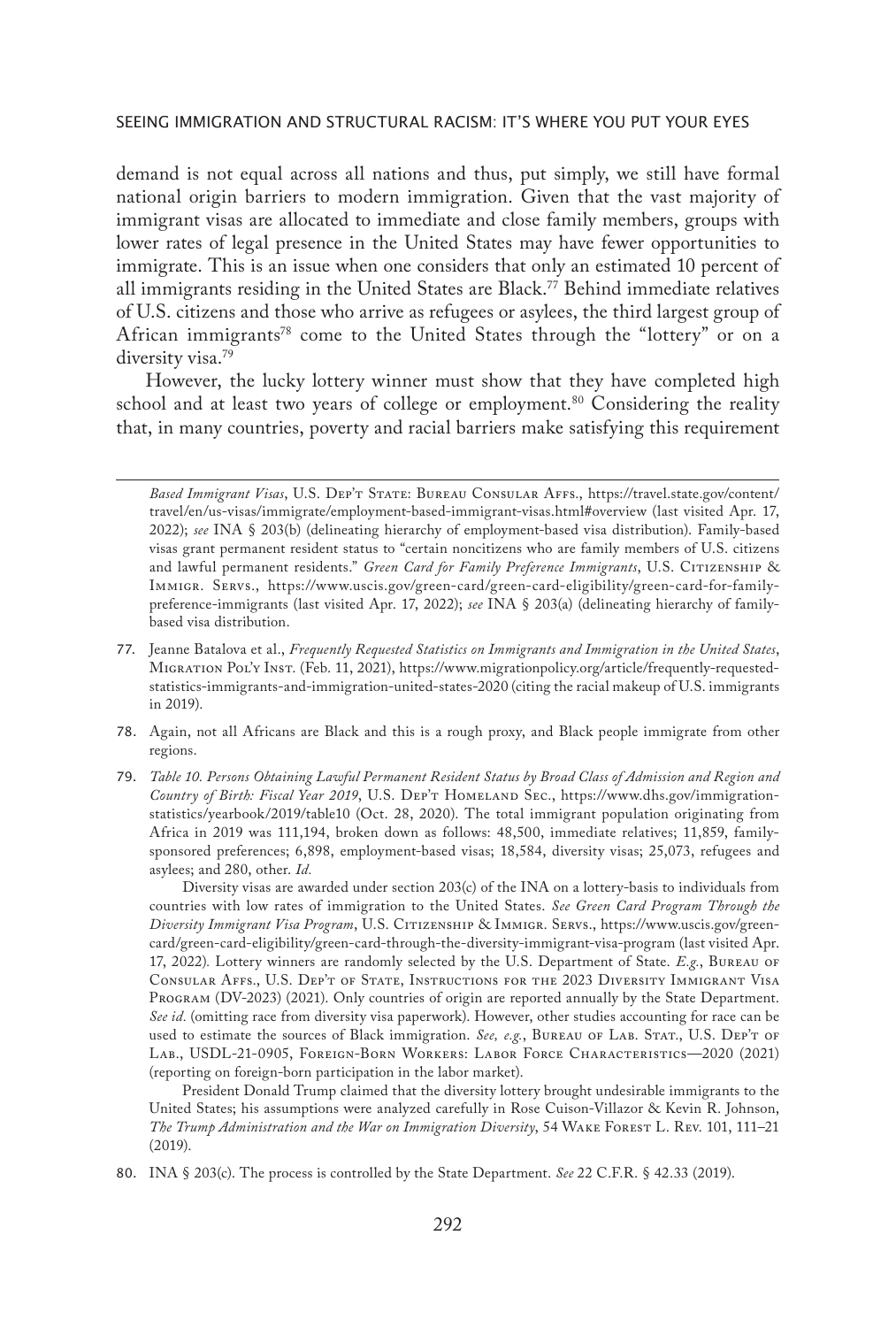sufficiently difficult to prevent a person from obtaining a visa, our apparently neutral per-country cap does not fall equally on all would-be immigrants.

Similarly, many people who receive employment-based visas (which encompass not only professionals but also skilled and unskilled workers) originally entered the United States as students.<sup>81</sup> To qualify for a student visa, the applicant must convince their U.S. Consulate that they can afford to attend school in the United States without needing to work and that they will depart the United States at the end of the degree program. A poor student or one who comes from a country our officials deem to be a source of undocumented migrants will likely be denied the opportunity to come to the United States.<sup>82</sup> These factors also make it unlikely that an employer will sponsor that person for permanent immigration. Unable to overcome the legal barriers, the individual may choose to come without permission. Once here, they may find themselves trapped outside the legal system with few paths to permanent residence.

The provision of the INA that punishes overstay or residing unlawfully in the United States also contains one of the most significant barriers to legal status.<sup>83</sup> Upon removal, this provision bars migration back to the United States for ten years, even if sponsored properly.<sup>84</sup> Once people learn of these bars, they usually resign themselves to remaining without status. And often there are simply no petitions or waivers to be obtained to come out of the shadows. Even those married to U.S. citizens may face barriers to immigration for prior violations of the entry or work rules. Put simply, immigration is complex, the barriers are many, and there are millions of people who have lived in the United States for lengthy periods with extensive family and economic ties but cannot secure legal status.

Prior to this provision, a person who could secure a sponsor would return to their home country and complete the immigration process within a few weeks. Now, they are trapped. This is the main reason young people known as "Dreamers" cannot find status in the United States. Am. Immigr. Council, The Dream Act: An Overview 1 (2021) (describing "dreamers" as "young undocumented immigrants" who "came to the United States as children but are vulnerable to deportation"). If they found a sponsor and departed the country to obtain their visa at a U.S. Consulate, they would almost universally be subject to the ten-year bar. *See* INA § 212(a)(9)(B)(i).

84. INA  $\S 212(a)(9)(B)$  ("Any alien (other than an alien lawfully admitted for permanent residence) who ... has been unlawfully present in the United States for one year or more, and who again seeks admission within [ten] years of the date of such alien's departure or removal from the United States, is inadmissible.").

<sup>81.</sup> *See* Neil G. Ruiz, Brookings & JPMorgan Chase, The Geography of Foreign Students in U.S. HIGHER EDUCATION: ORIGINS AND DESTINATIONS 26 (2014) (reporting that 45 percent of foreign students studying in the United States "stayed in their school's metropolitan area to work").

<sup>82.</sup> This observation is based on my personal experience that it is nearly impossible to obtain a student visa without substantial scholarships and economic support, or personal wealth. These obstacles have only been exacerbated by the COVID-19 pandemic. *See* Mark Honegger & Rose Honegger, *The Lived Experiences of International Students in Higher Education During COVID-19*, 5 Rsch. Issues Contemp. Educ. 72, 73–74 (2020).

<sup>83.</sup> INA § 212(a)(9)(B)(i). Added in 1996, the stated purpose of this provision was to deter unlawful presence or overstays. *Cf.* H.R. Rep. No. 104-828, at 1 (1996) (Conf. Rep.). Instead, it created a barrier to regularizing legal status except through exceptional humanitarian programs such as asylum or the protections for victims of crime, domestic abuse, or trafficking. INA § 212(a)(9)(B)(iii).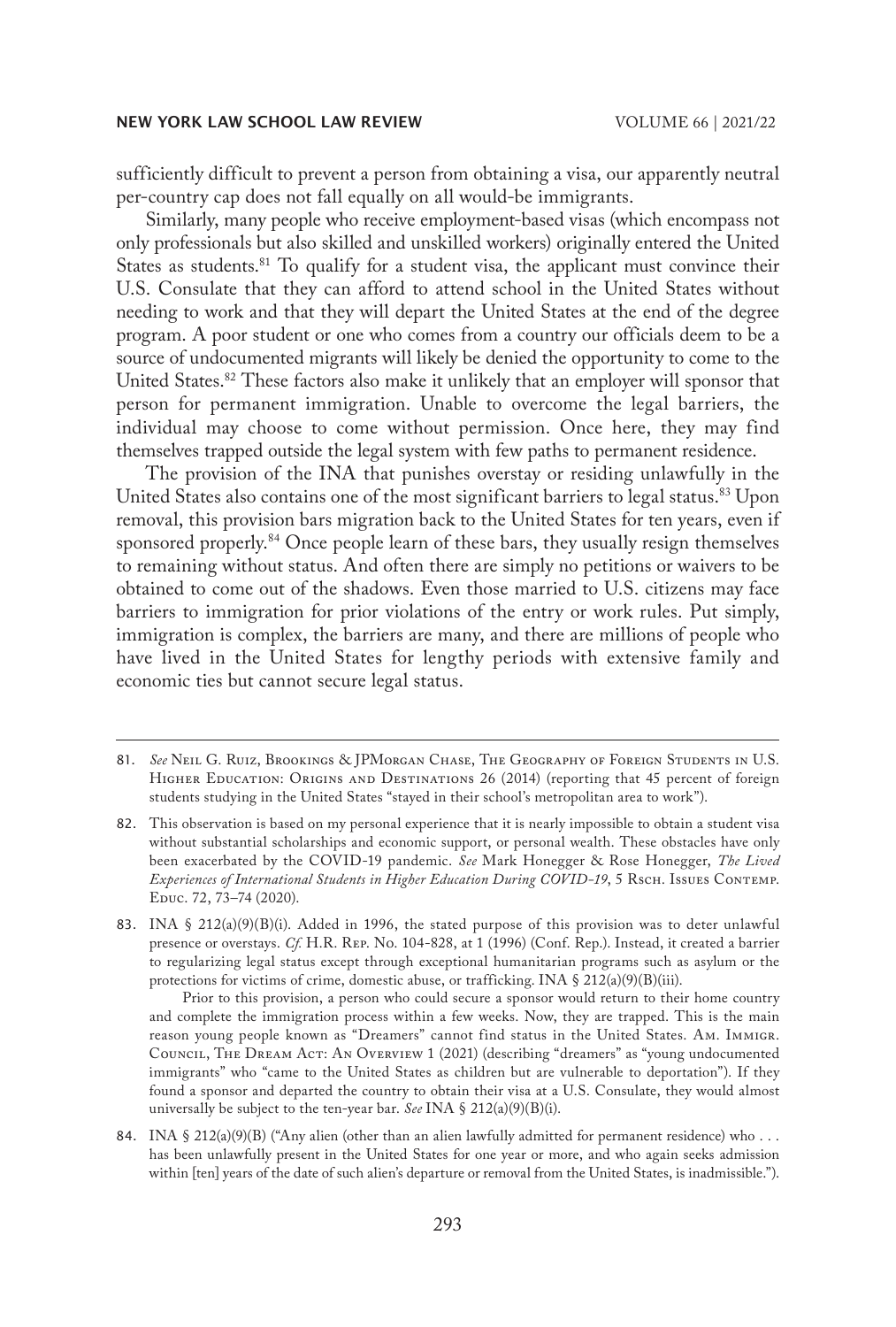# V. THE DANGERS OF IMMIGRATION ENFORCEMENT—FOR ALL OF US

# *A. Do You Have Your Working Papers?*

In 1986, Congress enacted the Immigration Reform and Control Act (IRCA) which included two major changes to the INA: amnesty and a path to status for millions of unauthorized residents and agricultural workers,<sup>85</sup> balanced against new sanctions that would fine employers who hired people unauthorized to work in the United States.<sup>86</sup> IRCA included section 274B of the INA, codified at 8 U.S.C. § 1324b, to address concerns that requiring employers to check the identity and work authorization documents of employees would lead to increased employment discrimination.87 Not surprisingly, the General Accounting Office (GAO) (now the Government Accountability Office) shortly thereafter estimated a roughly 20 percent increase in employment discrimination based on perceived nationality, ethnicity, or language.<sup>88</sup> One of the first groups that experienced widespread discrimination were Puerto Ricans.<sup>89</sup> Employers insisted that they present "green cards" despite the fact that Puerto Ricans are citizens of the United States.<sup>90</sup> Still, Congress took no remedial action. Employer sanctions and the anti-discrimination provisions remain in our law today.<sup>91</sup>

Similarly, many people who speak accented English or who appear to be of Asian, South Asian, or Latino descent are frequently challenged as to their country of

<sup>85.</sup> Pub. L. No. 99-603, 100 Stat. 3359 (codified as amended in scattered sections of 8 U.S.C.). The amnesty required that the person be out of legal status and have entered the United States before January 1, 1982, or five years before passage of the statute. *Id.* § 201(a) (adding section 245A(a)(2) to the INA). IRCA also created a special path for those who had worked or continued to work in agriculture for at least three years. *Id.* § 302(a) (adding section 210(a)(1) to the INA); *see also* Bryan C. Baker, U.S. Dep't of Homeland Sec., Naturalization Rates Among IRCA Immigrants: A 2009 Update 1–2 (2010).

<sup>86.</sup> § 101(a), 100 Stat. at 3360 (adding section 274A(e)(4) to the INA). Congress also allowed for criminal prosecution of employers, and specifically removed employment as an exception in criminal statutes related to harboring an unauthorized noncitizen. *See id.* at 3367–68 (adding sections 274A(f) and (h) to the INA and preempting the "Texas Proviso" that exempted employer-employee relationships from the scope of illegally harboring immigrants).

<sup>87.</sup> *See id.* § 102(a) (adding section 274B to the INA).

<sup>88.</sup> *See* U.S. Gen. Acct. Off., GAO/GGD-90-62, Immigration Reform: Employer Sanctions and the Question of Discrimination 5–7 (1990). GAO released its estimates in three statutorilymandated reports, in 1987, 1988, and 1990. *Id.* at 1. The final report "estimate[d] that 891,000 (19 percent) of the 4.6 million employers in the survey population nationwide began one or more discriminatory practices as a result of [IRCA]." *Id.* at 7. The immediately preceding GAO report, issued in 1988, estimated "that since IRCA's enactment, 528,000 employers [of the 4.2 million in the survey population, or 12.6 percent] began or increased unfair employment practices (e.g., began a new policy to hire only U.S. citizens)." *Id.* at 22 (citing U.S. GEN. Acct. Off., GAO/GGD-89-16, IMMIGRATION Reform: Status of Implementing Employer Sanctions After Second Year 5 (1988)).

<sup>89.</sup> *Cf. id.* at 38 n.2.

<sup>90.</sup> The Conversation, *Are Puerto Ricans American Citizens?*, U.S. News & World Rep. (Mar. 3, 2017), https://www.usnews.com/news/national-news/articles/2017-03-03/are-puerto-ricans-american-citizens.

<sup>91.</sup> INA § 274B, 8 U.S.C. § 1324b.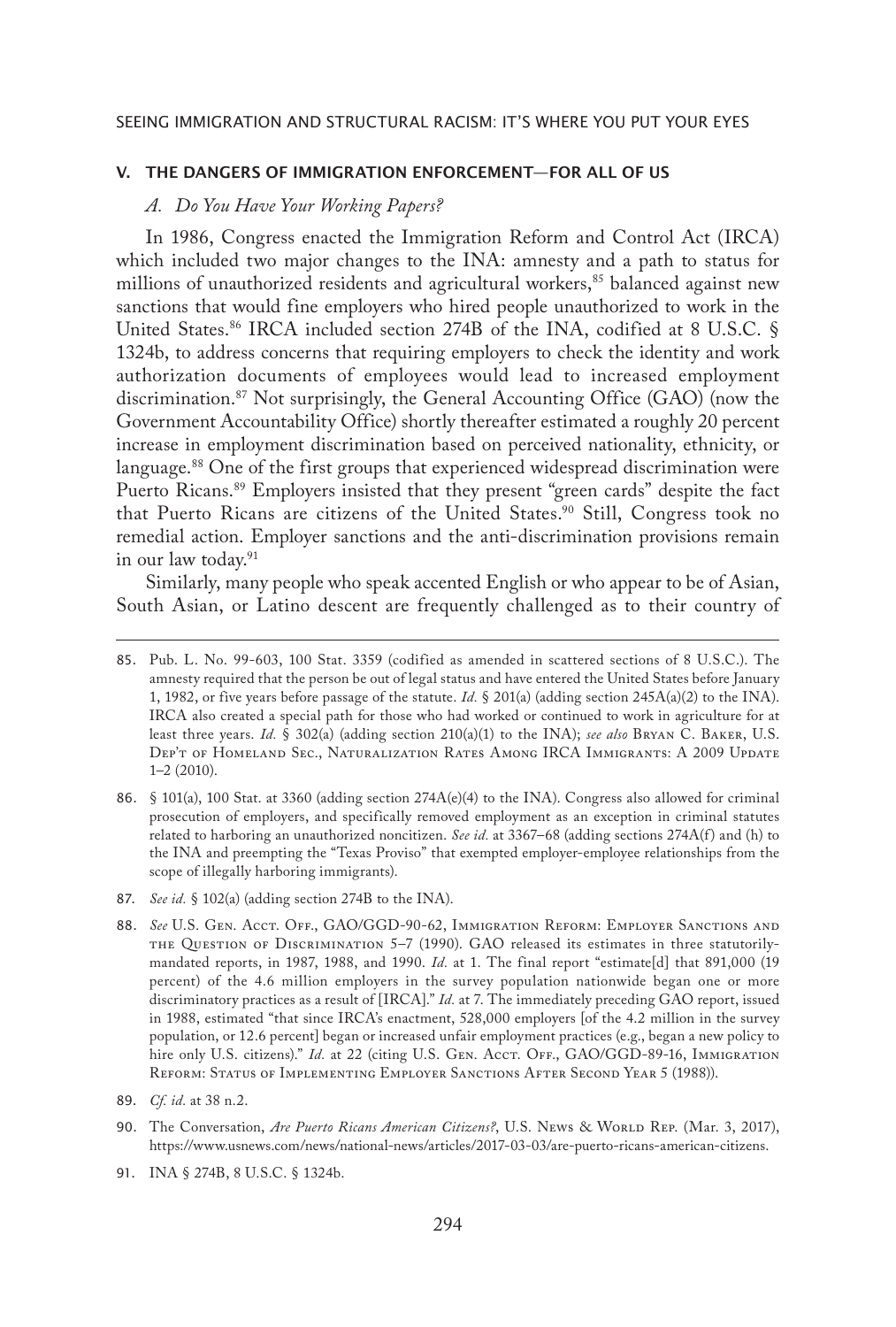origin. How many Texans and Californians are asked, "are you Mexican?"92 This widespread stigmatization often creates anti-immigrant sentiments—even within minority communities.<sup>93</sup> In the mid-2000s, anti-immigrant local ordinances spread across the United States.<sup>94</sup> Many states adopted statutes that required law enforcement to hold and report to the Department of Homeland Security (DHS) people who could not establish their lawful presence.<sup>95</sup> Some states such as Arizona even tried to criminalize seeking work or remaining within the state without immigration authorization.<sup>96</sup> While the U.S. Supreme Court found that federal law preempted these attempts, it upheld the limited authority of the states to inquire about status after a lawful stop or arrest.<sup>97</sup> However, Arizona's application of this authority was ultimately enjoined due to its discriminatory impact on Hispanics and non-whites.<sup>98</sup>

Recently, immigration enforcement has taken on the cloak of public safety. While overt racial profiling is no longer accepted, some government officials still use racial profiling to target immigrant communities.<sup>99</sup> In several recent settlements,

- 94. *E.g.*, S. 1070, 49th Leg., 2d Reg. Sess. (Ariz. 2010), *partially invalidated by* Arizona v. United States, 567 U.S. 387 (2012); S. 4, 85th Leg., Reg. Sess. (Tex. 2017) (enacted); *see also* Advisory Model Policy for Law Enforcement Applying SB 1070, Ariz. Att'y Gen. Op. No. I16-010 (Sept. 20, 2016).
- 95. *See* Hillel R. Smith, Cong. Rsch. Serv., LSB10375, Immigration Detainers: Background and RECENT LEGAL DEVELOPMENTS 2 (2020) (citing FLA. STAT. § 908.105 (LEXIS through Ch. 13 of 2022 Reg. Sess.)). The National Council of State Legislatures reports that 127 new immigration-related laws were enacted by states in 2020, and 181 in 2019. ANN MORSE, NAT'L CONF. OF STATE LEGISLATURES, REPORT ON STATE IMMIGRATION LAWS, 2020, at 1 (2021).
- 96. Ariz. Rev. Stat. Ann. § 11-1051(B) (LEXIS through 55th Legis. 2d Reg. Sess. as of April 19, 2022)
- 97. *Id.* at 414.
- 98. Melendres v. Arpaio, 989 F. Supp. 2d 822, 851, 910–12 (D. Ariz. 2013) (finding discrimination by the Maricopa County sheriff in asking people for proof of citizenship or immigration status), *adhered to*, No. CV-07-02513, 2013 WL 5498218 (D. Ariz. Oct. 2, 2013), *aff 'd in part*, *vacated in part*, 784 F.3d 1254 (9th Cir. 2015).
- 99. Shamira Ibrahim, *Ousman Darboe Could Be Deported Any Day. His Story Is a Common One for Black Immigrants.*, Vox, https://www.vox.com/identities/2019/9/30/20875821/black-immigrants-schoolprison-deportation-pipeline (Feb. 5, 2020); *see, e.g.*, Millan-Hernandez v. Barr, 965 F.3d 140, 149 (2d Cir. 2020) (per curiam) (discussing racial profiling by a New York State trooper).

<sup>92.</sup> As of 2021, more than 39 percent of both people in California and Texas identify as Hispanic or Latino. *QuickFacts*, U.S. Census Bureau, https://www.census.gov/quickfacts/fact/table/US/PST045219 (last visited Apr. 17, 2022) (search for "California" and then repeat for "Texas"). California has a Black population of 6.5 percent, and Texas 12.9 percent. *Id.*

<sup>93.</sup> In 1994, the people of California adopted Proposition 187 to bar persons without authorized immigration status from secondary schools and colleges. *See* League of United Latin Am. Citizens v. Wilson, 997 F. Supp. 1244, 1249 (C.D. Cal. 1997). Although Proposition 187 was later enjoined, its passage enjoyed the support of Mexican Americans and Asian Americans likely tired of being constantly challenged about their nationality. *See Prop. 187 Approved in California*, Migration News (Dec. 1994), https://migration.ucdavis.edu/mn/more.php?id=492 ("According to exit polls, 64 percent of whites, 57 percent of Asian-Americans, 56 percent of African-Americans, and 31 percent of Latinos voted in favor of Prop. 187."). Proposition 187 is carefully explained and its impact on California is analyzed in Kevin R. Johnson, *Proposition 187 and Its Political Aftermath: Lessons for U.S. Immigration Politics After Trump*, 53 U.C. Davis L. Rev. 1859 (2020).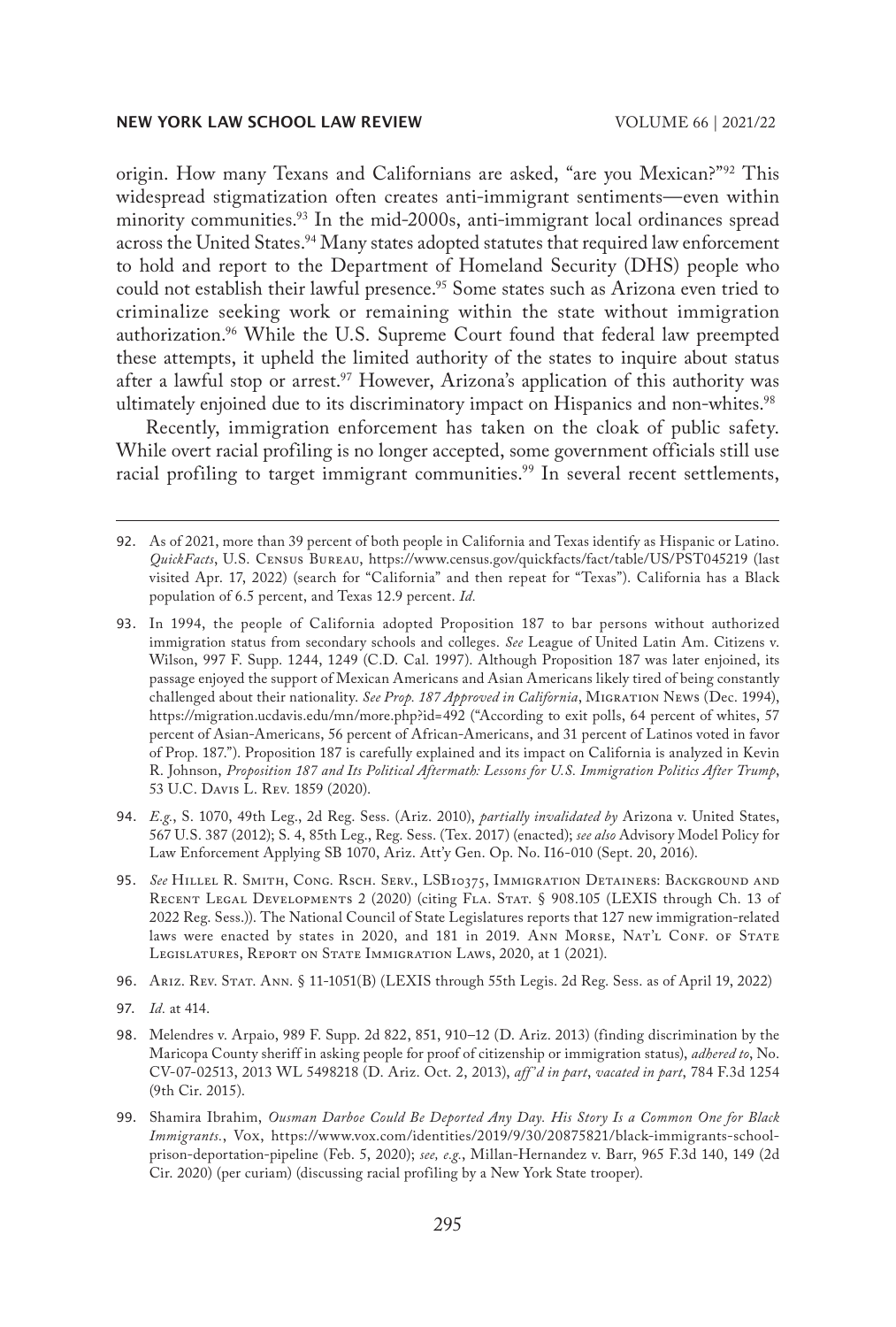local authorities have agreed to stop using traffic stops to hold people who may appear to be Hispanic or Latino for ICE enforcement.100

In another example of targeting immigrants, mostly non-whites, and despite scientific evidence suggesting that the unvaccinated caused the rise in COVID-19 variant cases,<sup>101</sup> Texas Gov. Greg Abbott blamed "illegal immigration."<sup>102</sup> Through an executive order, he empowered law enforcement to pull over vehicles driven by migrants or transporting migrants, allegedly to reduce the risk of COVID-19 exposure,<sup>103</sup> while contemporaneously forbidding local governments from issuing mask mandates.104 Immigration advocates rightfully called out this order for encouraging, or even ordering, racial profiling by troopers with the Department of Public Safety (DPS).105 It has also invited lawsuits by the U.S. Department of Justice (DOJ) and the American Civil Liberties Union (ACLU).106

# *B. Enforcement Expanded at the Border and Beyond: Do You Have Your Papers?*

In fiscal year 2023 alone, the DHS budget and its resources will exceed \$97 billion.<sup>107</sup> Today, the DHS is the largest law enforcement agency in the world with

- 101. Roz Plater, *Unvaccinated People Are Increasing the Chances for More Coronavirus Variants—Here's How*, Healthline (Aug. 10, 2021), https://www.healthline.com/health-news/unvaccinated-people-areincreasing-the-chances-for-more-coronavirus-variants-heres-how.
- 102. *See* Joel Rose, *Some Republicans Blame Migrants for COVID-19 Surges. Doctors Say They're Scapegoating*, NPR (Aug. 10, 2021), https://www.npr.org/2021/08/10/1026178171/republicans-migrants-covid-19 surges.
- 103. Tex. Exec. Order No. GA-37 (July 28, 2021). The order has been temporarily blocked by a federal judge. United States v. Texas, No. EP-21-CV-173, 2021 WL 4848743, at \*8 (W.D. Tex. Aug. 26, 2021).
- 104. Dave Montgomery, *Gov. Greg Abbott Bars Mandates for Vaccinations and Masks in Texas*, N.Y. Times, https://www.nytimes.com/2021/07/31/world/greg-abbott-mask-vaccine-mandate.html (Oct. 30, 2021).
- 105. Uriel J. García, *Gov. Greg Abbott Draws Criticism for Ordering State Troopers to Pull Over Vehicles with Migrants, Saying It Will Stem COVID-19 Risk*, Tex. Trib. (July 28, 2021), https://www.texastribune. org/2021/07/28/greg-abbott-texas-migrants-covid-19/.
- 106. Complaint at 7–8, United States v. Texas, No. 21-cv-173 (W.D. Tex. July 28, 2021), https://int.nyt.com/ data/documenttools/doj-lawsuit-challenging-tx-executive-order-no/46e51606e3b22e30/full.pdf (DOJ challenge); Complaint at 17, Annunciation House v. Texas, No. 21-cv-178 (W.D. Tex. Aug. 4, 2021), https://www.aclu.org/legal-document/complaint-annunciation-house-v-abbott (ACLU challenge).
- 107. Alejandro N. Mayorkas, *Message from the Secretary* to U.S. DEP'T OF HOMELAND SEC., FY 2023: BUDGET in Brief (2022).

<sup>100.</sup> *See* Press Release, Nat'l Immigrant Just. Ctr., ICE's Ability to Detain Immigrants Through Mass Raids and Traffic Stops Significantly Limited by New Court Settlement (Feb. 8, 2022) (on file with *New York Law School Law Review*) (discussing a settlement requiring ICE to stop "making unlawful 'collateral arrests' through vehicle stops"); Press Release, Pa. Pressroom, PSP Announces Settlement with ACLU in *Marquez v. Commonwealth* (Apr. 6, 2022) (on file with *New York Law School Law Review*) (limiting the authority of Pennsylvania state troopers to use their authority for internal immigration enforcement unless the use of a prolonged traffic stop to detain people is permitted by a judge or based on probable cause); Kate Goettel, *Settlement Thwarts ICE's Ability to Conduct Warrantless Sweeps*, IMMIGR. IMPACT (Feb. 25, 2022), https://immigrationimpact.com/2022/02/25/settlement-ice-conduct-warrantlesssweeps/#.Yh7hkOjMJqU (limiting ICE's authority to conduct "warrantless arrests").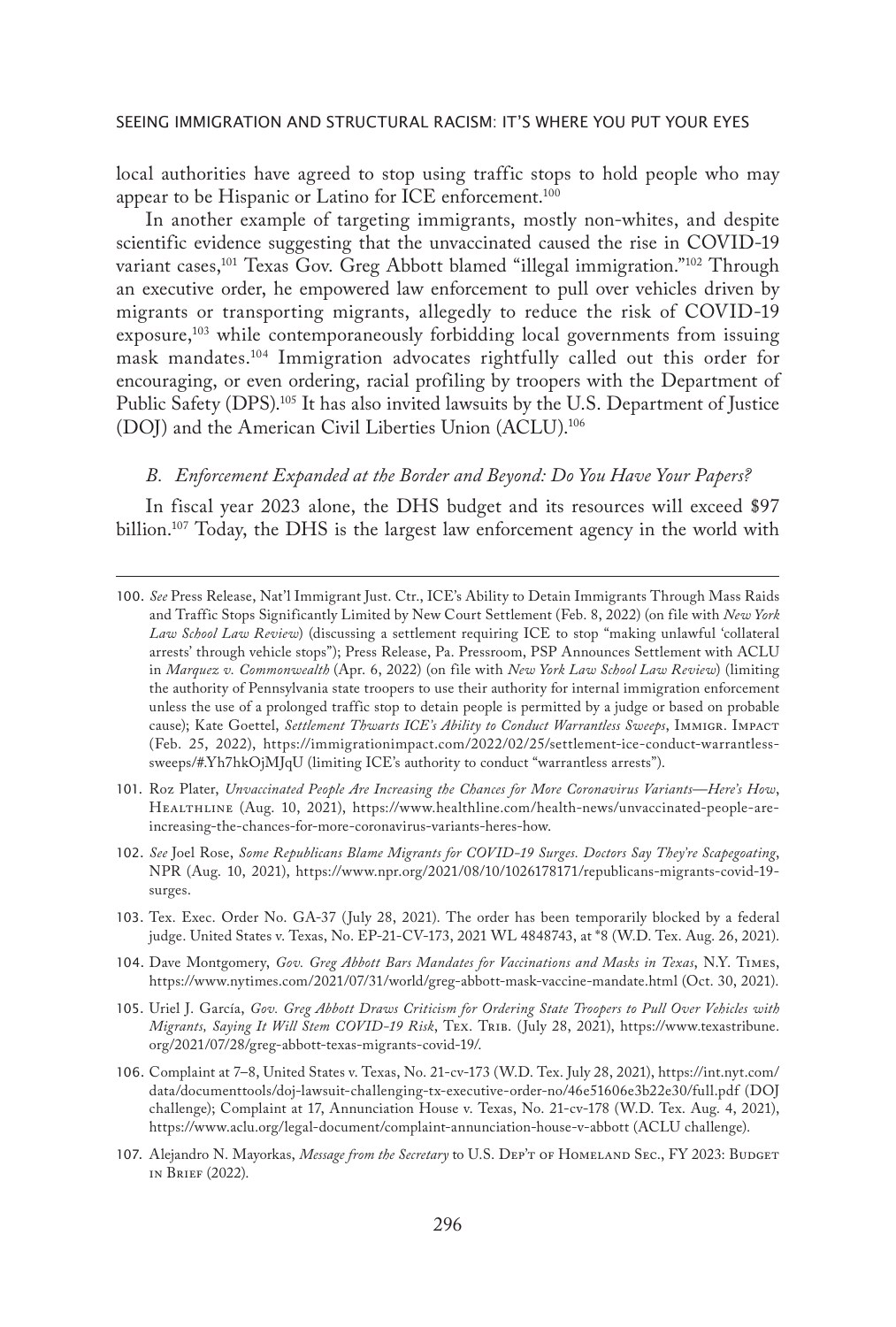twenty-two distinct subdivisions and some 240,000 federal employees.<sup>108</sup> Over the years, Congress has greatly expanded the DHS's authority to arrest and detain immigrants.<sup>109</sup> On average, more than fifty thousand people are held in civil immigration detention each day—often for months or years while awaiting adjudication of their individual right to enter or to remain.<sup>110</sup>

After the 1995 domestic terrorist attack at the Alfred P. Murrah Federal Building in Oklahoma City<sup>111</sup>—an event some erroneously blamed on foreign terrorists— Congress authorized expedited removal and limited judicial review of many DHS and immigration court decisions.112 After 9/11, the DHS expanded this tool to effectuate rapid removal of people apprehended at the border or within one hundred miles of the interior.<sup>113</sup> Expedited removal soon grew to reflect more than 80 percent of all removals.114 The procedures are almost purely administrative and occur outside of any tribunal and without a right to free legal counsel.115 Those not expeditiously removed appear in administrative hearings before judges who are neither independent nor guaranteed any term of office.116 Moreover, the DOJ has increased criminal enforcement of illegal entry statutes such that immigration-related violations are the fastest growing category of criminal prosecution in our federal courts: "Today's expulsion and exclusion of undocumented Mexicans and Central Americans is only the most current example of national power used to manage perceived threats to white society."<sup>117</sup>

108. *About DHS*, Dep't of Homeland Sec., https://www.dhs.gov/about-dhs (Apr. 5, 2022).

- 109. *See* Spencer Woodman, *U.S. Isolates Detained Immigrants from Majority-Black Countries at High Rate, Study Finds*, Int'l Consortium Investigative Journalists (Apr. 21, 2020), https://www.icij.org/ investigations/solitary-voices/u-s-isolates-detained-immigrants-from-majority-black-countries-at-highrate-study-finds/; Liz Vinson, *'Cruel, Unfair and Racist': Black Immigrants Whose Fathers Are U.S. Citizens*  Push to Overturn Law That Keeps Them from Obtaining Citizenship, S. Poverty L. CTR. (Aug. 20, 2021), https://www.splcenter.org/news/2021/08/20/cruel-unfair-and-racist-black-immigrants-whose-fathersare-us-citizens-push-overturn-law.
- 110. U.S. Immigr. & Customs Enf't, U.S. Immigration and Customs Enforcement Fiscal Year 2019 Enforcement and Removal Operations Report 4–8 (2019).
- 111. *Oklahoma City Bombing*, *History*, FBI, https://www.fbi.gov/history/famous-cases/oklahoma-citybombing (last visited Apr. 17, 2022).
- 112. Lenni B. Benson, *Back to the Future: Congress Attacks the Right to Judicial Review of Immigration Proceedings*, 29 Conn. L. Rev. 1411, 1412, 1444, 1449 (1997) (tracing the history of the Antiterrorism and Effective Death Penalty Act of 1996 (AEDPA) and IIRAIRA).
- 113. Designating Aliens for Expedited Removal, 69 Fed. Reg. 48,877 (Aug. 11, 2004). *See generally* Immigration & Nationality Law, *supra* note 29, at 189–209.
- 114. *See Immigration Adjudicaton*, *supra* note 70.
- 115. *See* Stephen W. Yale-Loehr & Jeffrey C. O'Neill, *Rendition: The Legality of Maher Arar's Treatment Under U.S. Immigration Law*, *in* Immigration & Nationality Law, *supra* note 29, at 204–05 (adding that a noncitizen subjected to expedited removal is not entitled to a proceeding before an immigration judge unless a credible fear of persecution or torture is expressed).
- 116. *See id.* at 204 (outlining regular removal procedures).
- 117. U.S. Gov't Accountability Off., GAO-20-172, Immigration Enforcement: Immigration-Related Prosecutions Increased from 2017 to 2018 in Response to U.S. Attorney General's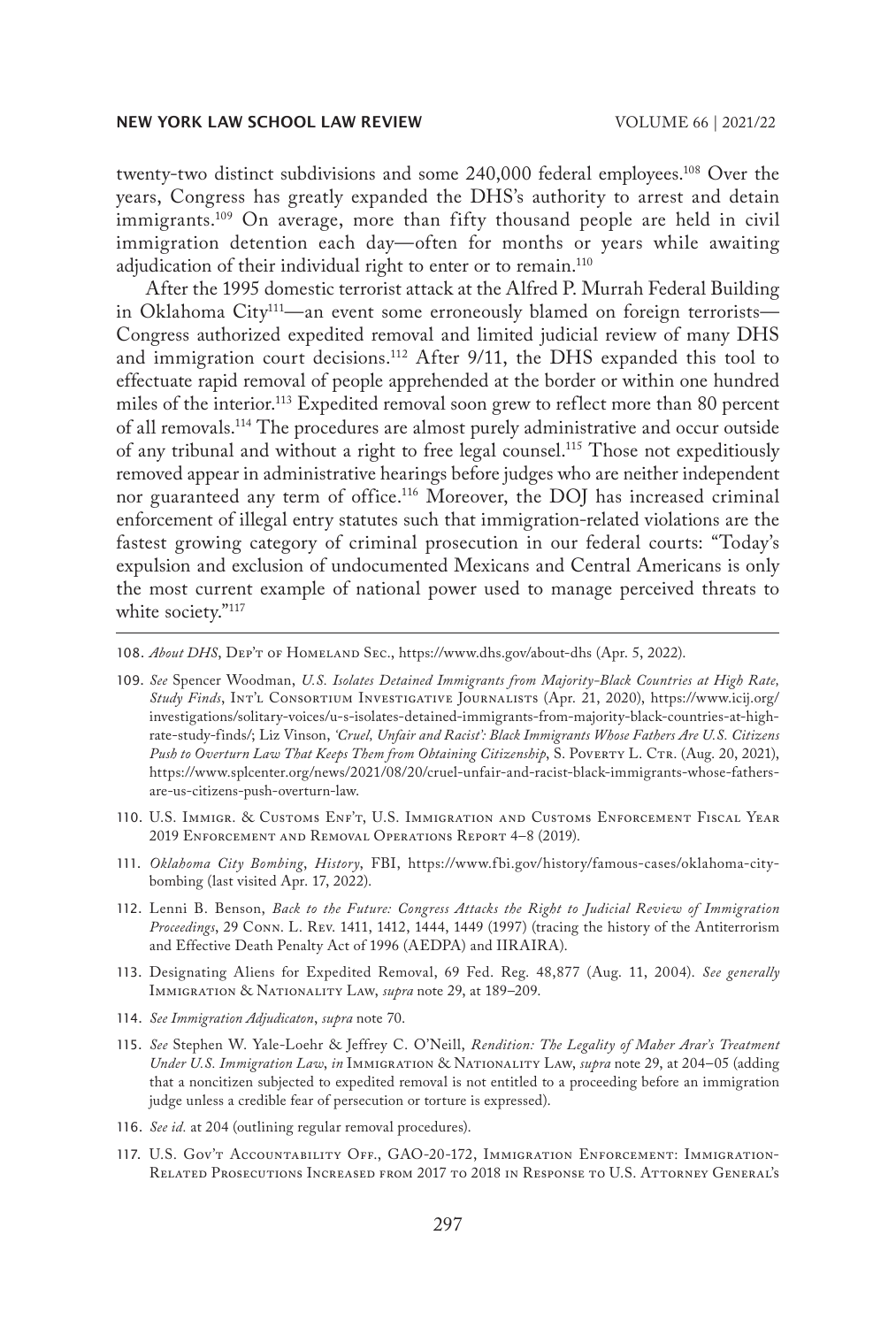The Trump administration increased criminal enforcement of illegal reentry statutes,<sup>118</sup> reopened many cases closed for family unity or discretionary reasons,<sup>119</sup> and revived section  $287(g)$  agreements<sup>120</sup> to allow closer coordination between the DHS and local law enforcement.<sup>121</sup> Further, the Trump administration implemented extraordinary turn-back procedures at the southwest border,<sup>122</sup> famously implemented national origin bans,<sup>123</sup> and, after the onset of the pandemic in spring 2020, created new blanket limits on both long-term and temporary migration.124 Most importantly,

Direction 2 (2019); Juan F. Perea, On the Management of Non-Whites: Deportation and Exclusion as Techniques of White Supremacy 1 (Feb. 25, 2020) (unpublished manuscript) (on file with *New York Law School Law Review*). Professor Juan Perea's excellent paper traces the historical management of non-whites and explores the controls now used against people from Mexico and Central America. *Id.* Professor Perea has also written about the need to see beyond purely Black and white issues. *See* Juan F. Perea, *The Black/White Binary Paradigm of Race: The "Normal Science" of American Racial Thought*, 85 Cal. L. Rev. 1213, 1238–39 (1997).

- 118. *See Major Swings in Immigration Criminal Prosecutions During Trump Administration*, TRAC Immigr. (Dec. 18, 2020), https://trac.syr.edu/immigration/reports/633/; Jeremy Raff, *The 'Double Punishment' for Black Undocumented Immigrants*, Atlantic (Dec. 30, 2017), https://www.theatlantic.com/politics/ archive/2017/12/the-double-punishment-for-black-immigrants/549425/.
- 119. Memorandum from Tracy Short, Principal Legal Advisor, U.S. Immigr. & Customs Enf't, to All OPLA Attorneys 2 (Aug. 15, 2017) (on file with *New York Law School Law Review*).
- 120. INA § 287(g), 8 U.S.C. § 1357(g). Section 287(g) of the INA "authorizes the Director of ICE to enter into agreements with state and local law enforcement agencies [to] permit designated officers to perform limited immigration law enforcement functions." *Delegation of Immigration Authority Section 287(g) Immigration and Nationality Act*, U.S. Immigr. & Customs Enf't, https://www.ice.gov/identify-andarrest/287g (last visited Apr. 17, 2022).
- 121. *E.g.*, *ICE Announces 18 New 287(g) Agreements in Texas*, U.S. Immigr. & Customs Enf't, https://www. ice.gov/news/releases/ice-announces-18-new-287g-agreements-texas (Oct. 8, 2020). For a list of the active section 287(g) agreements as of November 2021, see *Delegation of Immigration Authority Section 287(g) Immigration and Nationality Act*, *supra* note 120.
- 122. Memorandum from Kirstjen M. Nielsen, Sec'y, U.S. Dep't of Homeland Sec., to L. Francis Cissna, Dir., U.S. Citizenship & Immigr. Servs., Kevin K. McAleenan, Comm'r, U.S. Customs & Border Prot., and Ronald D. Vitiello, Deputy Dir. & Senior Off. Performing the Duties of Dir., U.S. Immigr. & Customs Enf't (Jan. 25, 2019) (on file with *New York Law School Law Review*).
- 123. *See* Trump v. Hawaii, 138 S. Ct. 2392, 2418–20 (2018). The Biden administration also started summarily deporting Venezuelans to Colombia if they arrived at the southwest border and had first lived in Colombia. Steven Nelson, *Biden Deporting Venezuelans to Columbia—Despite Attack on Trump Flights*, N.Y. Post, https://nypost.com/2022/02/01/biden-deporting-venezuelans-to-colombia-despiteattack-on-trump-flights/# (Feb. 1, 2022). The administration relied on the Title 42 order and cited health policy as the ground for doing so. Public Health Reassessment and Order Suspending the Right to Introduce Certain Persons from Countries Where a Quarantinable Communicable Disease Exists, 86 Fed. Reg. 42,828 (Aug. 5, 2021); Alexandra Martinez, *The Biden Administration Is Deporting Venezuelan Migrants Through Third Countries*, Prism (Feb. 14, 2022), https://prismreports. org/2022/02/14/the-biden-administration-is-deporting-venezuelan-migrants-through-thirdcountries/. These provisions are referred to as "Title 42" expulsions.
- 124. Border apprehensions sharply decreased in 2020 due to COVID-19 pandemic procedures that repelled all people from immigrating to the United States, including unaccompanied children. Ana Gonzalez-Barrera, *After Surging in 2019, Migrant Apprehensions at U.S.-Mexico Border Fell Sharply in Fiscal 2020*, PEW Rsch. CTR., https://www.pewresearch.org/fact-tank/2020/11/04/after-surging-in-2019-migrantapprehensions-at-u-s-mexico-border-fell-sharply-in-fiscal-2020-2/ (Nov. 4, 2020); *see also* Julián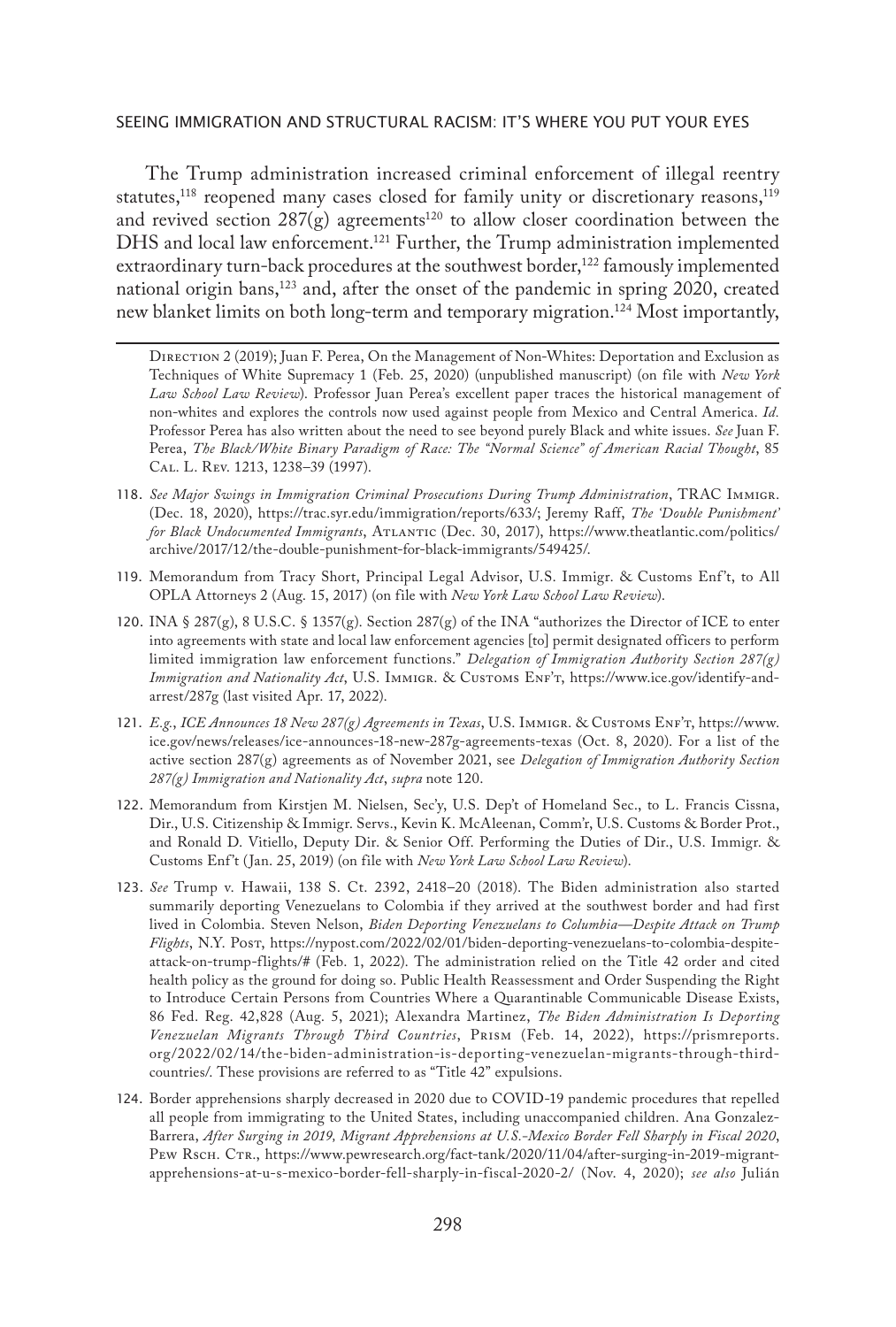the Trump administration expanded the tools of border controls throughout the U.S. interior.125 Since July of 2019, the DHS has authorized the expedited removal of any person anywhere in the United States who cannot prove continuous residence of two years after a lawful admission.<sup>126</sup> Although the Biden administration repealed this expansion, the statutory authority for expeditious removal remains.<sup>127</sup>

# *C. Immigration Enforcement and the Future*

*"The Constitution's equal protection guarantee, at least as currently interpreted by the Supreme Court, is a poor tool for sorting out the racial harms of this set of laws. Those waiting to be saved by the courts and the equal protection doctrine have a long wait ahead of them."*

-Jennifer Chacón<sup>128</sup>

Are we ready to live in a society where people are challenged about their status potentially anywhere within the United States? In recent years, the DHS has arrested and detained many citizens and deported at least seventy U.S. citizens.<sup>129</sup> It is very possible that every person in the United States, not just those crossing borders or

Aguilar, *Border Apprehensions Down Sharply in 2020 but Spiked in September*, Tex. Trib., https://www. texastribune.org/2020/10/14/texas-border-immigrants-apprehensions/ (Oct. 14, 2020) (charting the pandemic's impact on apprehensions at the southern border).

The Biden administration announced a plan to repeal the use of the Title 42 pandemic controls, effective May 23, 2022. Press Release, U.S. Dep't of Homeland Sec., Statement by Secretary Mayorkas on CDC's Title 42 Order Termination (Apr. 1, 2022) (on file with *New York Law School Law Review*). For an article explaining the impact of Title 42 and supporting Biden's plan to stop using the COVID-19 pandemic as a pretext for expulsion, see Zefitret Abera Molla, *Ending the Title 42 Expulsion Policy Is the Right Thing to Do*, Ctr. for Am. Progress (Apr. 6, 2022), https://www.americanprogress.org/article/ ending-the-title-42-expulsion-policy-is-the-right-thing-to-do/. The article notes that Haitian immigrants have been dramatically impacted, with over twenty thousand returned to Haiti; none of these individuals were in immigration proceedings. *Id.* Three states—Missouri, Arizona, and Louisiana—immediately filed a suit to try to preempt the repeal of the Title 42 controls. Complaint, Arizona v. CDC, No. 22-cv-00885 (W.D. La. Apr. 3, 2022).

- 125. *See* Jayashri Srikantiah & Shirin Sinnar, *White Nationalism as Immigration Policy*, 71 Stan. L. Rev. Online 197, 200–203 (2019).
- 126. Designating Aliens for Expedited Removal, 84 Fed. Reg. 35,409 (July 23, 2019).
- 127. *See* INA § 235(b), 8 U.S.C. § 1225; Rescission of the Notice of July 23, 2019, Designating Aliens for Expedited Removal, 87 Fed. Reg. 16,022 (Mar. 21, 2022).
- 128. Jennifer M. Chacón, *The 1996 Immigration Laws Come of Age*, 9 Drexel L. Rev. 297, 320 (2017) (footnote omitted). The 1996 immigration laws that expanded many tools of enforcement were ironically motivated by the attack on the federal building in Oklahoma—an attack perpetrated by white nationalists. *Id.* at 300 & n.14 (citing Jennifer M. Chacón, *Unsecured Borders: Immigration Restrictions, Crime Control and National Security*, 39 Conn. L. Rev. 1827, 1851–52 (2007)). Indeed, fear of the other, particularly those who are not white, may motivate border controls.
- 129. Melissa Cruz, *ICE May Have Deported as Many as 70 US Citizens in the Last Five Years*, Immigr. Impact (July 30, 2021), https://immigrationimpact.com/2021/07/30/ice-deport-us-citizens/; U.S. Gov't Accountability Off., GAO-21-487, Immigration Enforcement: Actions Needed to Better Track Cases Involving U.S. Citizenship Investigations 24 tbl.5 (2021). This is not a new phenomenon. In the past, the United States has conducted mass deportations of Mexicans, and with it,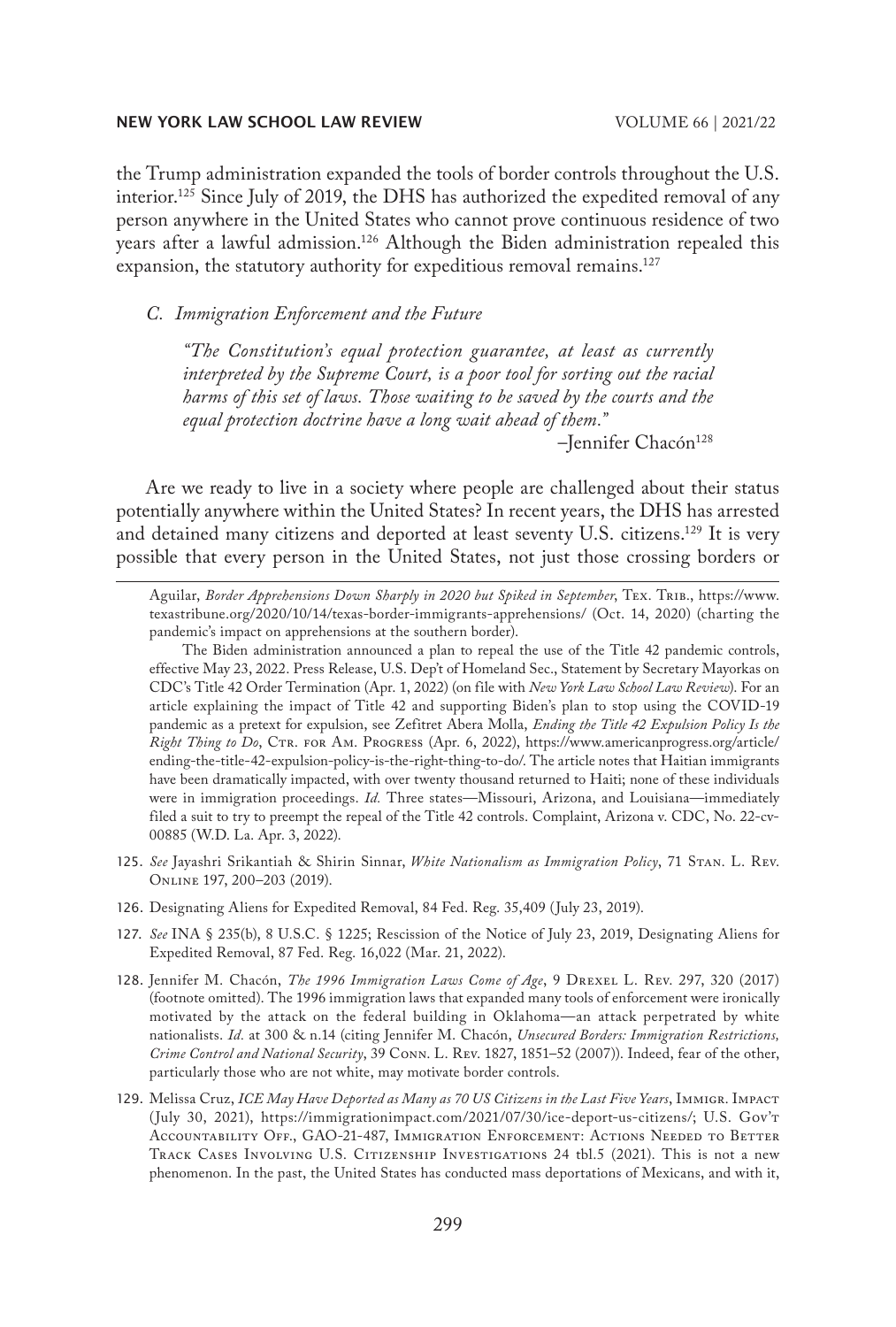within one hundred miles of an international border, may have to prove their right to be present in the territory. If you are white or speak English well, you may not be too worried about this immigration enforcement tool. The impact will be felt most keenly on immigrants and citizens who speak English with an accent or who live in neighborhoods with large immigrant populations or who "appear" to be an immigrant.

With its great authority and vast network of operations and personnel, immigration law enforcement has become entwined in domestic law. The most well known example is the field of "crimimm" or "crimmigration"—which considers the immigration consequences of criminal law enforcement.<sup>130</sup> But immigration law also impacts an individual's or family's access to education, healthcare, public housing, loans, and some professions. In any field where systemic bias or racism has led to institutional discrimination or de facto segregation, the impacts reverberate in immigrant communities as well.

# VI. EXPLICIT RACIAL DISCRIMINATION IN IMMIGRATION LAW IS GONE, BUT WE NEED TO LOOK DEEPER

*"As we view images of families and unaccompanied children attempting to flee violence in their home countries for a better life [in the United States], one cannot help but wonder if they weren't from Latin America but white immigrants from Europe, would they be treated differently?"* –Charles Kamasaki131

There are numerous examples where purportedly race-neutral laws directly target immigrants and raise issues of racial bias. Take for example the 2017 "Muslim

swept up many U.S. citizens. *See* Kevin R. Johnson, *Los Olvidados: Images of the Immigrant, Political Power of Noncitizens, and Immigration Law and Enforcement*, 1993 BYU L. Rev. 1139, 1162.

- 130. Juliet Stumpf, *The Crimmigration Crisis: Immigrants, Crime, and Sovereign Power*, 56 Am. U. L. Rev. 367, 376–77 (2006); *see also* Chacón, *supra* note 128, at 302.
- 131. Charles Kamasaki, *US Immigration Policy: A Classic, Unappreciated Example of Structural Racism*, Brookings (Mar. 26, 2021), https://www.brookings.edu/blog/how-we-rise/2021/03/26/ us-immigration-policy-a-classic-unappreciated-example-of-structural-racism/ (exploring numerous examples of past immigration law violations by white European immigrants, and how those violations were ignored or easily overcome).

Until 1996, if someone was able to secure a sponsor to access the legal immigration system, and they then left the United States to formally apply at a U.S. Consulate abroad for a visa, the person could likely clear or correct almost all past immigration violations. *See* Andrew M. Baxter & Alex Nowrasteh, *A Brief History of U.S. Immigration Policy from the Colonial Period to the Present Day*, Cato Inst. (Aug. 3, 2021), https://www.cato.org/policy-analysis/brief-history-us-immigration-policy-colonial-period-presentday#colonial-period-1607-1776. Since 1996, people with unlawful presence of more than one year risk a ten-year bar on return even if they qualify for an immigrant visa, and some are subject to lifetime bars. IIRAIRA, 8 U.S.C. § 1182(a)(9) (amending § 212(a) of the INA). This single statutory change has fundamentally altered the ability of immigrants to find a path to legal status. Silva Mathema et al., *Reinstating the LIFE Act and Eliminating Entry Bars Would Allow Millions of Immigrants to Stay with Their*  Families, CTR. FOR AM. PROGRESS (May 27, 2021), https://www.americanprogress.org/issues/ immigration/news/2021/05/27/500074/reinstating-life-act-eliminating-entry-bars-allow-millionsimmigrants-stay-families/.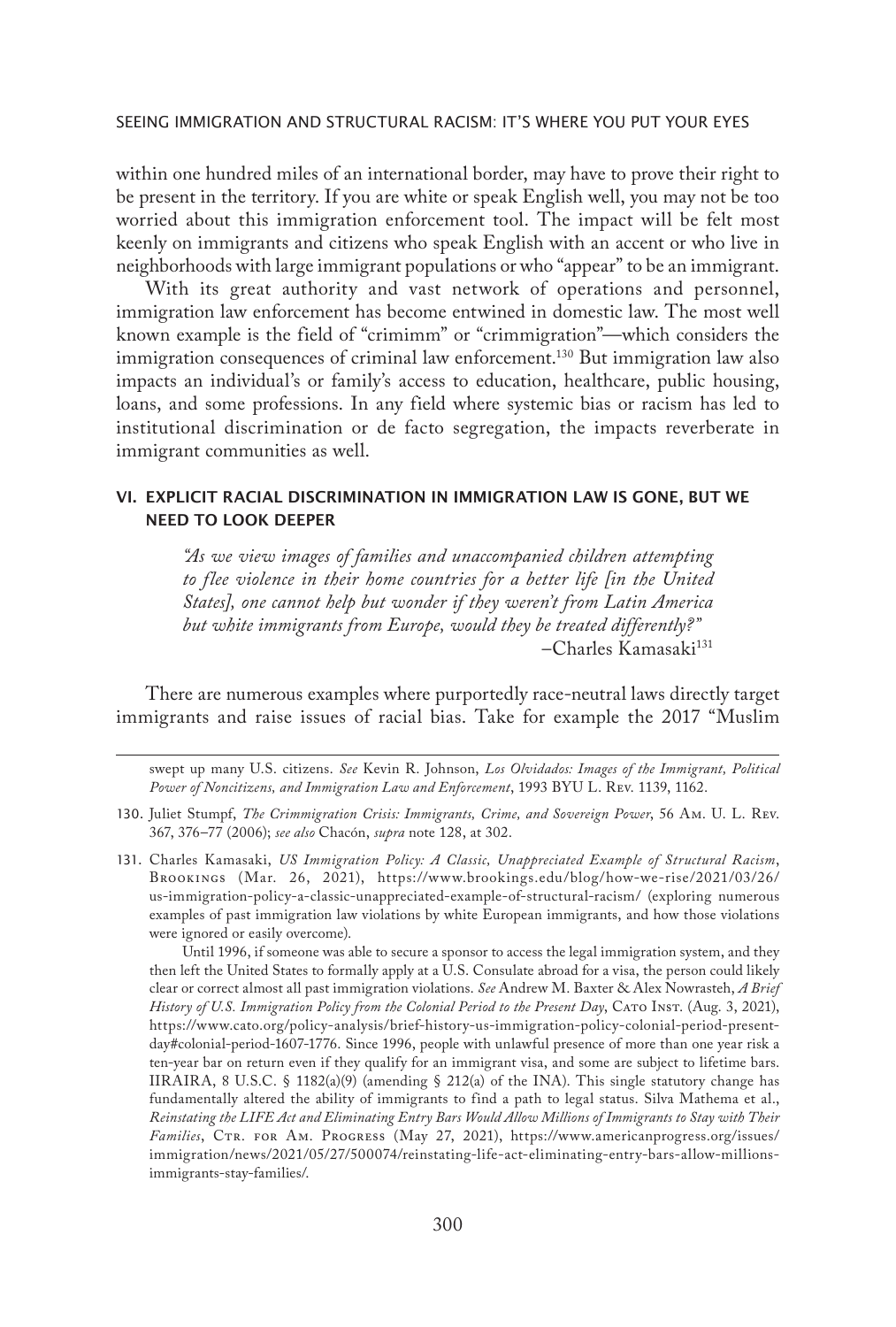ban."132 Despite numerous legal challenges and lower court injunctions, a narrow majority of the U.S. Supreme Court ruled that the travel bans, as amended, were racially and religiously neutral and that President Donald Trump's pre-election statements could not be used to prove religious or racial animus.133 Litigation as to the implementation of the ban is ongoing, but it already appears that federal district courts have found discriminatory patterns against Muslims.134

The Trump administration also pursued ways to punish so-called "sanctuary" jurisdictions.135 After unsuccessfully attempting to freeze discretionary grants for uncooperative local governments, the administration announced that it would reduce the census count by asking about citizenship status, sharing citizenship information from the DHS with the U.S. Census Bureau, and potentially excluding unauthorized immigrants from the count of all "persons" residing in a jurisdiction.<sup>136</sup> The immediate effect created fear among immigrant communities with the intention of lowering the census response rate.<sup>137</sup> These communities are often in dense, impoverished urban areas where head counts are used to allocate block grants for education, transportation, housing, and myriad other programs. Thus, the most damage likely would have been felt in the poorest communities, which are often disproportionately non-white.<sup>138</sup>

- 132. *See* Exec. Order No. 13,769, 82 Fed. Reg. 8977 (Feb. 1, 2017).
- 133. Trump v. Hawaii, 138 S. Ct. 2392, 2418 (2018); *id.* at 2447 (Sotomayor, J., dissenting).
- 134. *See, e.g.*, Arab Am. C.R. League v. Trump, 399 F. Supp. 3d 717, 729 (E.D. Mich. 2019).
- 135. *See* Exec. Order No. 13,768, 82 Fed. Reg. 8799 (Jan. 30, 2017) (withholding federal funding from jurisdictions that fail to comply with 8 U.S.C. § 1373). In fact, no city or state is a true "sanctuary." Rather, these "sanctuary" policies are refusals of local governments to share, for example, arrest or conviction information about noncitizens with the DHS. Michael John Garcia & Kate M. Manuel, Cong. Rsch. Serv., R43457, State and Local "Sanctuary" Policies Limiting Participation in Immigration Enforcement 12 (2015). Even the most generous of these policies have exceptions for national security concerns or particularly serious crimes. *E.g.*, *id.* at 12 n.72.
- 136. Exec. Order No. 13,880, 84 Fed. Reg. 33,821 (July 16, 2019) (mandating executive departments and agencies to share citizenship information with the U.S. Census Bureau); Excluding Illegal Aliens from the Apportionment Base Following the 2020 Census, 85 Fed. Reg. 44,679 (July 23, 2020). The Trump administration's decision to reinstate the citizenship question on the 2020 decennial census was struck down by the Supreme Court in *Department of Commerce v. New York*, 139 S. Ct. 2551, 2575–76 (2019).
- 137. *See Dep't of Com. v. New York*, 139 S. Ct. at 2566 (examining the citizenship question); New York v. Trump, 485 F. Supp. 3d 422, 447–48 (S.D.N.Y. 2020) (per curiam) (examining noncitizen exclusion from the "person" count), *vacated*, 141 S. Ct. 530 (2020); *see also* Suzanne Gamboa, *Latinos, Asian Americans Still Fear 2020 Census over Citizenship Question, Witnesses Tell Congress*, NBC News (Jan. 9, 2020), https://www.nbcnews.com/news/latino/latinos-asian-americans-still-fear-2020-census-overcitzenship-question-n1113066.
- 138. *See Dep't of Com. v. New York*, 139 S. Ct. at 2565 (finding that noncitizens would be disproportionately undercounted, leading to a loss of federal funding). The Court also found that the Department of Commerce's justification for adding a question about citizenship on the U.S. census was pretextual. *Id.* at 2575. The Department of Commerce withdrew its proposal to include the citizenship question in the summer of 2019. Michael Wines, *2020 Census Won't Have Citizenship Question as Trump Administration Drops Effort*, N.Y. Times, July 3, 2019, at A1. While some of the litigation has settled, the disarray generated in the census process continues to be controversial and initially some litigation continued to determine whether fear in mixed households and immigrant communities suppressed a response to the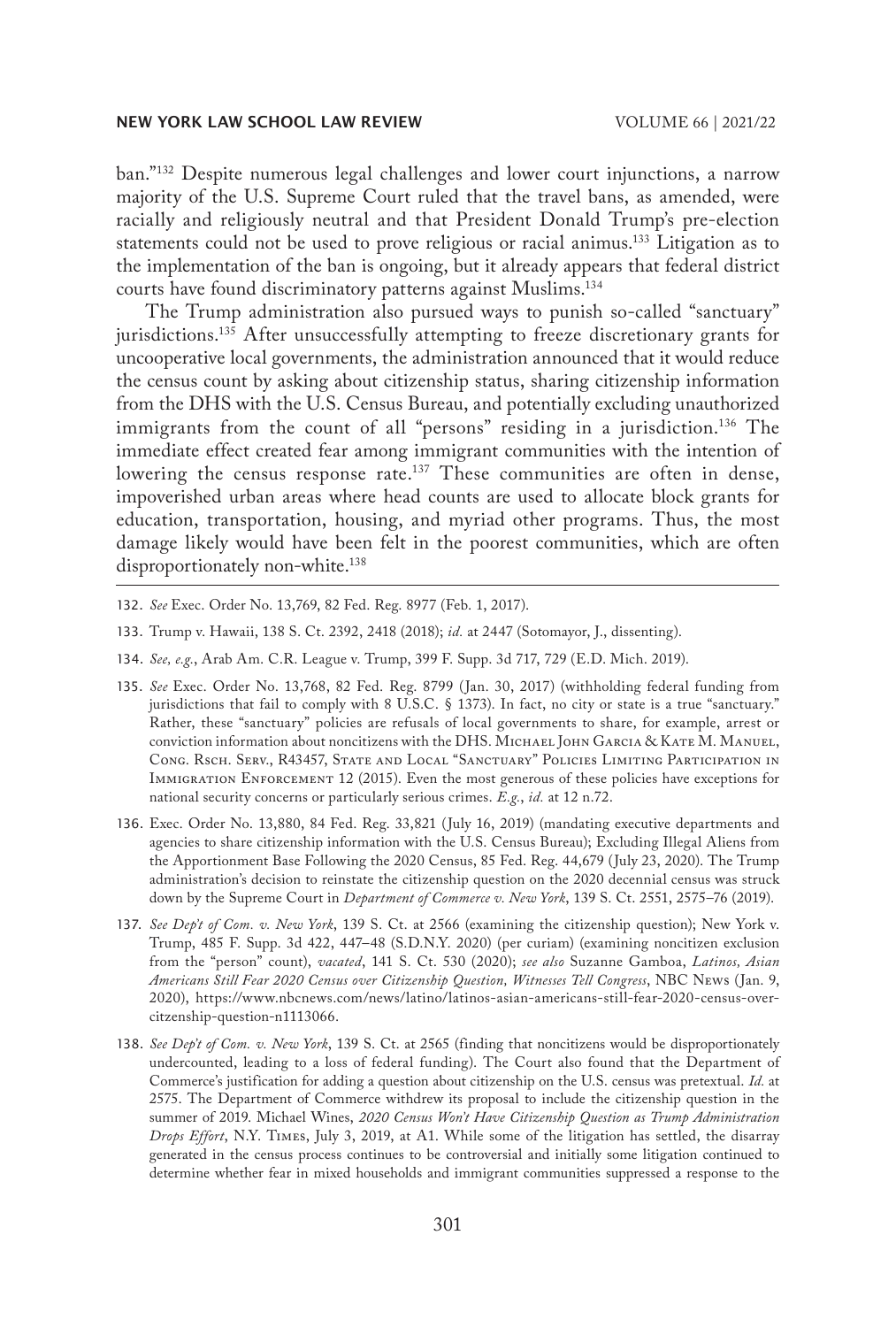It is difficult to predict the long-term damage caused by the Trump administration generating so much fear in immigrants of state and local officials. In the administration's last year, the DHS issued new regulations that increased scrutiny of immigrants who have used public benefits.<sup>139</sup> Ultimately, these regulations were vacated,<sup>140</sup> but demographers and public health analysts believe that the fear of being deported or losing immigration status caused many immigrants to avoid health care and food assistance.<sup>141</sup> To mitigate the policy's ongoing impact, we must find ways to engage these communities and build trust so that immigrants will not fear seeking the aid of the police but will instead report crimes and seek needed health care.

# VII. WHAT IS TO BE DONE?

One of the goals of interdisciplinary teaching is to understand how racial and ethnic discrimination impacts many fields—even when the law is facially neutral. Ideally, some aspects of immigration law and the vulnerability of immigrants would be integrated into all courses. Criminal Law faculty would discuss the asymmetric punishment for immigrants, the potential bias amongst jurors, and the distinctions between civil and criminal detention. Civil Procedure, Torts, Contracts, and Property professors would discuss the treatment of the foreign born in the context of the governing common and statutory law.

If we do not measure and teach our students about the behavior of government actors, we will allow racial impacts and discrimination to thrive. We need transparency and accountability. We have to ask whether U.S. Customs and Border Protection (CBP) officials reject, for example, Haitians more than Hondurans

<sup>2020</sup> census. *See* Kelly Percival & Madiba Dennie, *The State of Census Lawsuits on the Eve of Key Data Releases*, Brennan Ctr. for Just. (Apr. 23, 2021), https://www.brennancenter.org/our-work/analysisopinion/state-census-lawsuits-eve-key-data-releases (discussing the status of census lawsuits). Now, lawsuits involve challenges to redistricting maps built on the undercount of many people of color. Redistricting Litigation Roundup, BRENNAN CTR. FOR JUST., https://www.brennancenter.org/our-work/ research-reports/redistricting-litigation-roundup-0 (Apr. 26, 2022). The Brennan Center keeps track of the redistricting litigation. *Id.* For an article reporting an estimate of 18.8 million undercounted Black, Latino, and Indigenous people, see Press Release, League of Women Voters, League of Women Voters Reacts to 2020 US Census Bureau Report Undercount of Black, Latino, & Indigenous People (Mar. 10, 2022) (on file with *New York Law School Law Review*). In March of 2022, the U.S. Census Bureau released a formal report on the undercount. SHADIE KHUBBA ET AL., U.S. CENSUS BUREAU, PES20-G-01, NATIONAL CENSUS COVERAGE ESTIMATES FOR PEOPLE IN THE UNITED STATES BY DEMOGRAPHIC CHARACTERISTICS 4-12 (2022).

<sup>139.</sup> *See* Inadmissibility on Public Charge Grounds, 84 Fed. Reg. 41,292 (Aug. 14, 2019); *see also* Claire R. Thomas, *The Invisible Wall: Public Charge Policy Impacts on Immigrant Families*, 65 N.Y.L. Sch. L. Rev. 197, 199–201 (2020–2021).

<sup>140.</sup> Cook County v. Wolf, 498 F. Supp. 3d 999, 1007 (N.D. Ill. 2020), *appeal dismissed*, No. 20-3150, 2021 WL 1608766 (7th Cir. Mar. 9, 2021). The Department of Homeland Security then issued a vacatur of the regulation, implementing this judgment. Inadmissibility on Public Charge Grounds; Implementation of Vacatur, 86 Fed. Reg. 14,221 (Mar. 15, 2021).

<sup>141.</sup> Donald Kerwin & Robert Warren, *US Foreign-Born Workers in the Global Pandemic: Essential and Marginalized*, 8 J. on Migration & Hum. Sec. 282, 283 (2020) (health care); Thomas, *supra* note 139, at 218 (food assistance).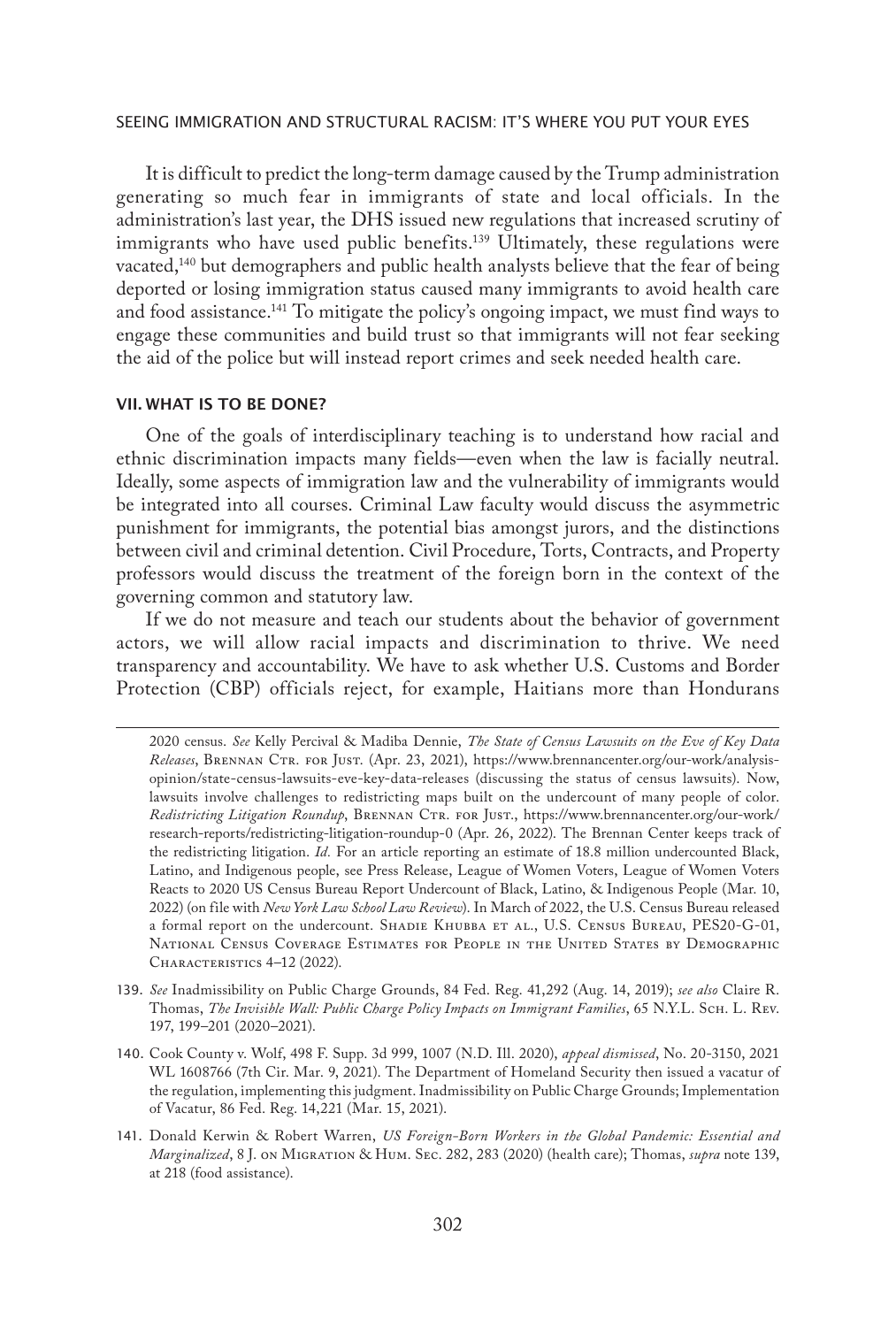because of race.<sup>142</sup> Does CBP reject claims of fear<sup>143</sup> in Black Hondurans more than in those with a white appearance? Do people seeking benefits before U.S. Citizenship and Immigration Services (USCIS) face disparities based on their racial background or perceived race? What we do not see, we cannot fix.

Another step we can each undertake is to question everything. If you see a statute, regulation, process, or benefit that is only open to U.S. citizens and lawful residents, ask yourself why. Consider whether the exclusion of some noncitizens is actually a proxy for racial or ethnic discrimination. If you see a program that is designed to improve our immigration system but imposes costs or requires skills and education found only in wealthy classes or nations, examine the purpose of the law more fully. Learn to ask whether alienage makes a difference—in the passage of legislation, in the enforcement of laws, in the interpretation of legal principles, in the application of policy, and in the structure of our institutions and practices. When we have learned that it matters "where we put our eyes," we can begin to dismantle the barriers to equality and inclusion.

*I am an invisible man. . . . I am a man of substance, of flesh and bone, fiber and liquids—and I might even be said to possess a mind. I am invisible, understand, simply because people refuse to see me. . . . That invisibility to which I refer occurs because of a peculiar disposition of the eyes of those with whom I come in contact. A matter of the construction of their* inner *eyes, those eyes with which they look through their physical eyes upon reality.*

-Ralph Ellison<sup>144</sup>

<sup>142.</sup> *See Black Immigrant Lives are Under Attack*, Refugee and Immigrant Ctr. for Educ. & Legal Servs., https://www.raicestexas.org/2020/07/22/black-immigrant-lives-are-under-attack/ (last visited Apr. 15, 2022) (finding that 44 percent of Haitian families were in detention during the pandemic while the number was 6 percent for Honduran families); Jack Herrera, *Black Immigrants Matter*, Nation, Apr. 5/12, 2021, at 14, 31 ("[O]n the first day of Black History Month, ICE forced 102 Haitians onto a plane.").

<sup>143.</sup> A person who seeks entry has a chance to make a "claim of fear" of persecution. *See* INA § 235(b), 8 U.S.C. § 1225. The standard in expedited removal is a "credible fear," which is the lowest standard of proof in the immigration context. *Id*. For a discussion on the "credible fear" standard, see Hum. Rrs. First, Credible Fear: A Screening Mechanism in Expedited Removal (2018).

<sup>144.</sup> Ralph Ellison, Invisible Man 3 (Vintage Books 1972) (1952). Of course, author Ralph Ellison is speaking about the Black man in U.S. society, but a deeply similar invisibility hides the humanity and dignity of so many in our country—including the immigrant. If we allow the invisibility to continue, we become part of the systemic patterns that exploit and harm. We cannot claim innocence.